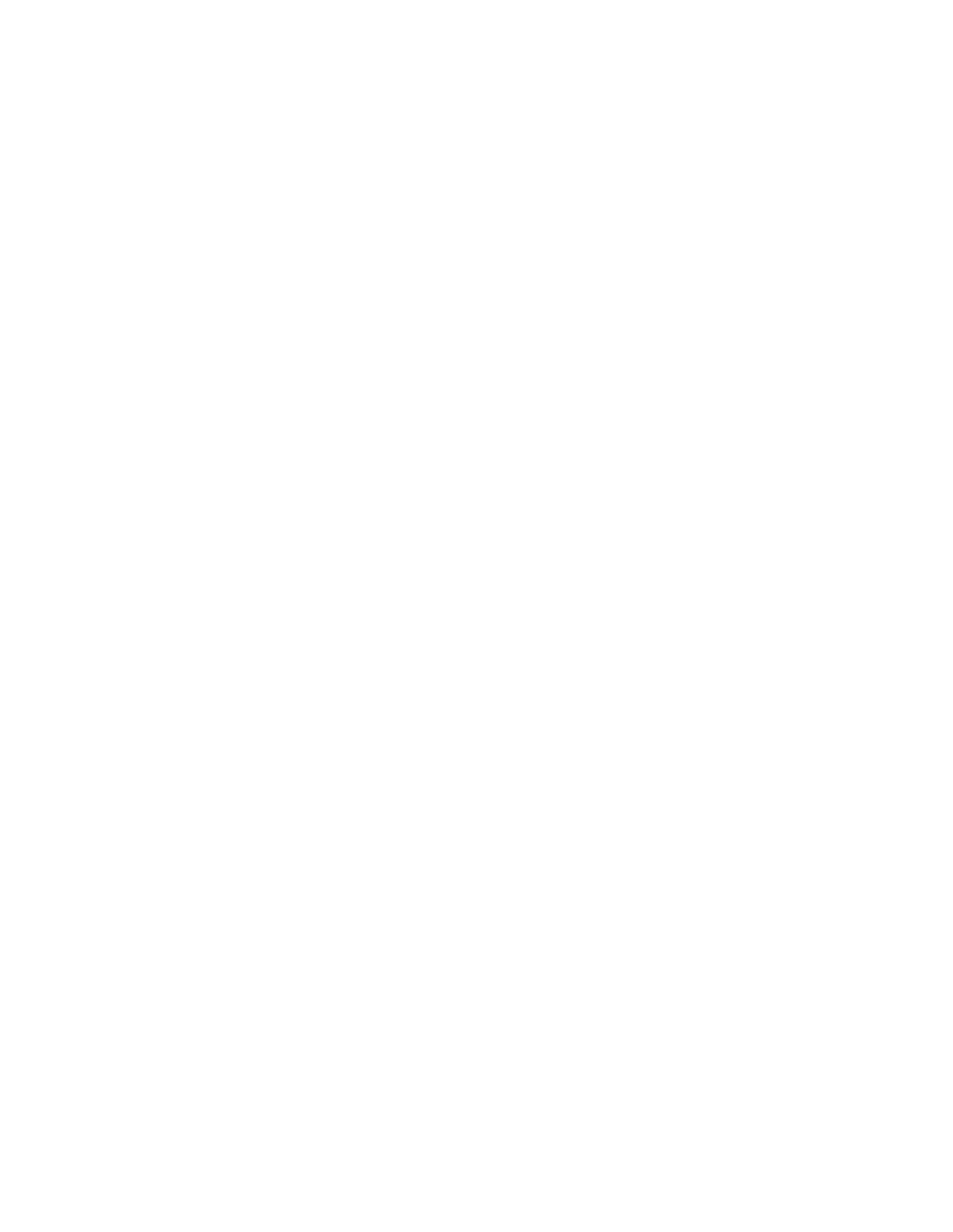# **Table of Contents**

| ➤                                                                                           |
|---------------------------------------------------------------------------------------------|
| ➤                                                                                           |
| $\blacktriangleright$                                                                       |
|                                                                                             |
| ➤                                                                                           |
| OSC Monitors State Agency Compliance with Waiver of Interest Requirements14<br>➤            |
| $\blacktriangleright$                                                                       |
| $\blacktriangleright$                                                                       |
| ➤                                                                                           |
| V. Review of Recommendations Made in the Prompt Contracting Annual Report for Calendar Year |
|                                                                                             |
|                                                                                             |
|                                                                                             |
|                                                                                             |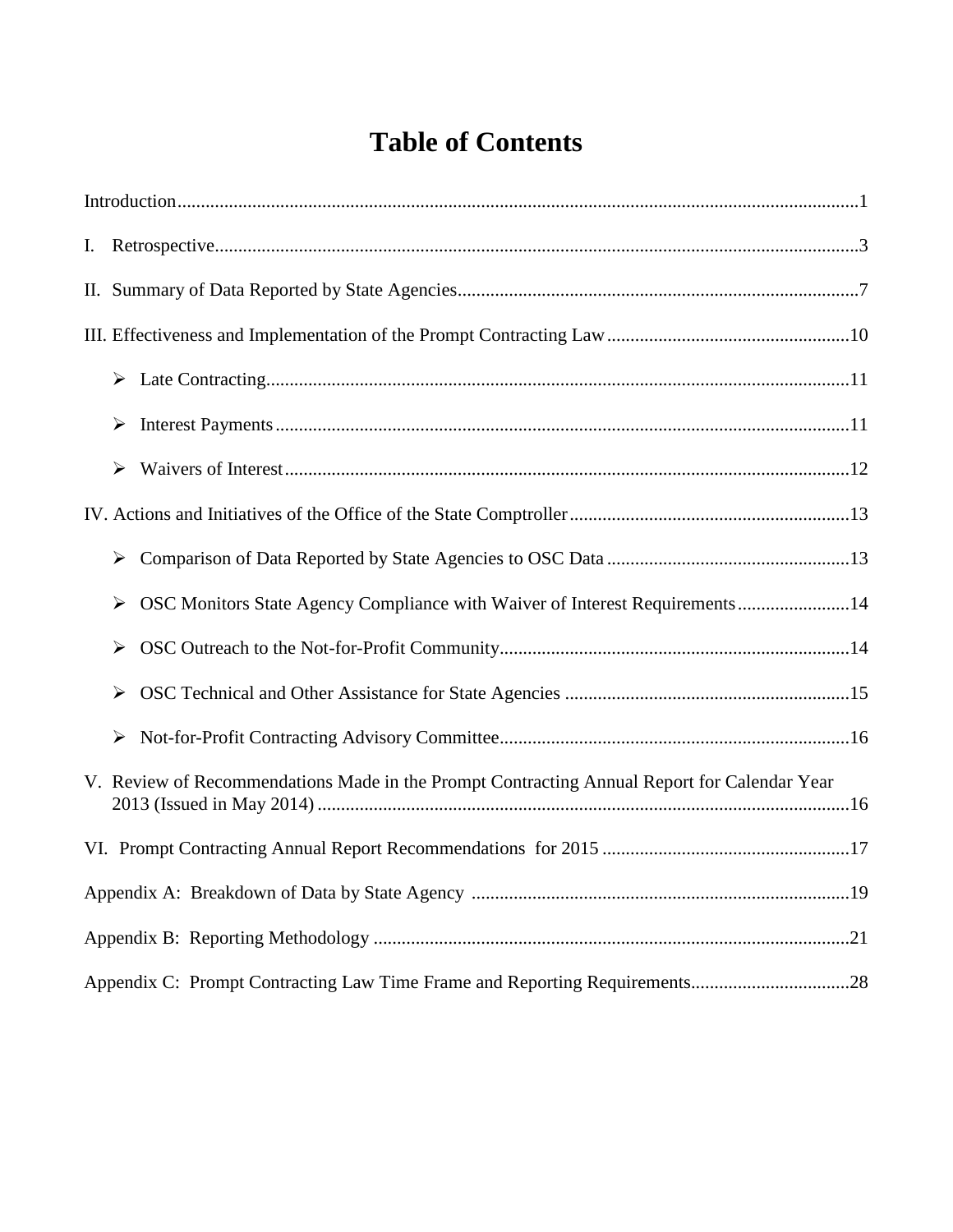# **List of Figures**

| Figure 1: |                                                                                                                                                   |
|-----------|---------------------------------------------------------------------------------------------------------------------------------------------------|
| Figure 2: | Contracts Eligible for Interest vs. Contracts with Interest Paid 1992 - 2014                                                                      |
| Figure 3: |                                                                                                                                                   |
| Figure 4: |                                                                                                                                                   |
| Figure 5: |                                                                                                                                                   |
| Figure 6: |                                                                                                                                                   |
| Figure 7: | Six-Year Comparison of Prompt Contracting Data as Reported by State                                                                               |
| Figure 8: | Percentage of NFP Grant Contracts Not Approved by the Start or<br>Renewal Date as Reported by State Agencies, January 2, 2009 – January 1, 201511 |
| Figure 9: | Amount of Interest Paid on Late NFP Grant Contracts as Reported by State Agencies,                                                                |
|           | Figure 10: Number of Contracts Approved by OSC Bureau of Contracts Subject to the                                                                 |
|           |                                                                                                                                                   |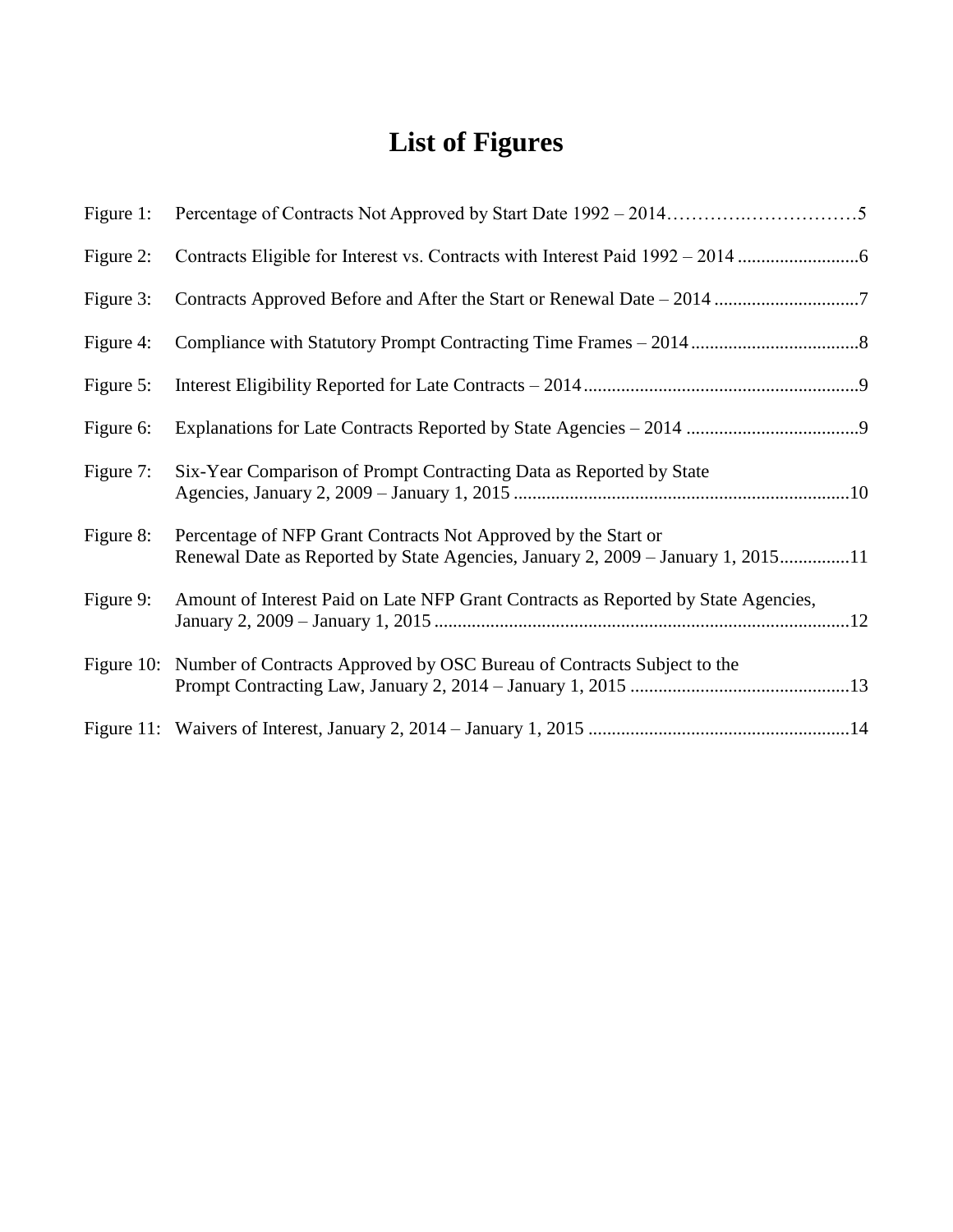# <span id="page-4-0"></span>**INTRODUCTION**

State agencies often contract with not-for-profit organizations (NFPs) to deliver critical public services throughout New York State. Utilizing community-based organizations and networks, NFPs support a wide range of human needs. For more than two decades, New York has worked to streamline contracting with NFPs through the State's Prompt Contracting Law, which was created to facilitate the contracting process and prevent payment delays that create financial hardship for NFPs and could impair service delivery to some of our most vulnerable citizens. Since 2007, the Law has required the Office of the State Comptroller (OSC) to report annually to the public on whether agencies have met statutory time frames and made progress in achieving more timely contracts, and to recommend actions to improve contracting timeliness.

As a part of this year's report, OSC reviewed the history of the Prompt Contracting Law and found that progress in reducing the incidents of late contracting has not been significant in the past quarter-century, despite periodic efforts to make improvements. The solutions identified in the Prompt Contracting Law and elsewhere, such as written directives, required interest payments to NFPs for late contracts, suspension letters, use of a revolving loan fund, multiyear contracts, and fifth quarter transition payments are not consistently used. The latest improvements – the implementation of the new Grants Gateway to enable more efficient development, management and processing of contracts, and the mandate of a standardized "master contract" for grants – both show promise for significant future improvement. The State will need to ensure that these initiatives are used effectively and the benefits of these advances are not lost.

It is too early to determine trends; however, results for 2014 show improvement over 2013 as evidenced by the following self-reported State agency data for 2014:

- $\triangleright$  A total of 4,630 new and renewal contracts were subject to the Prompt Contracting Law, a decrease of 1,316 from the prior year.
- $\triangleright$  State agencies reported that 3,568 (77 percent) of total contracts were processed late, after the start or renewal dates. This is a decrease from 2013, when approximately 87 percent of the total contracts were processed late. While many factors impact contracting time frames, we note that there was a significant decrease in the overall number of contracts as well as the use of purchase orders for grants valued at \$10,000 or less during the reported time frame.
- $\triangleright$  State agencies reported that 2,108 contracts were eligible for interest, but interest was paid on only 32 percent (676 contracts), totaling \$195,663 in interest payments.

Moving forward, there is reason to be optimistic. The new Grants Gateway employs workload management tools, electronic contract document transmission, a repository for electronic files, and esignatures. These will allow all parties involved in the procurement process to better monitor compliance with the statutory time frames, manage workloads, communicate faster and identify when bridge funding should be considered.

But beyond better technology and standardized forms, State agencies must embrace their critical role in the overall process and make prompt contracting a priority. In addition, OSC recommends the Executive consider the following steps:

1. Require quarterly reports using the new Grants Gateway data on the timeliness of prompt contracting and the amount of interest paid on late contracts.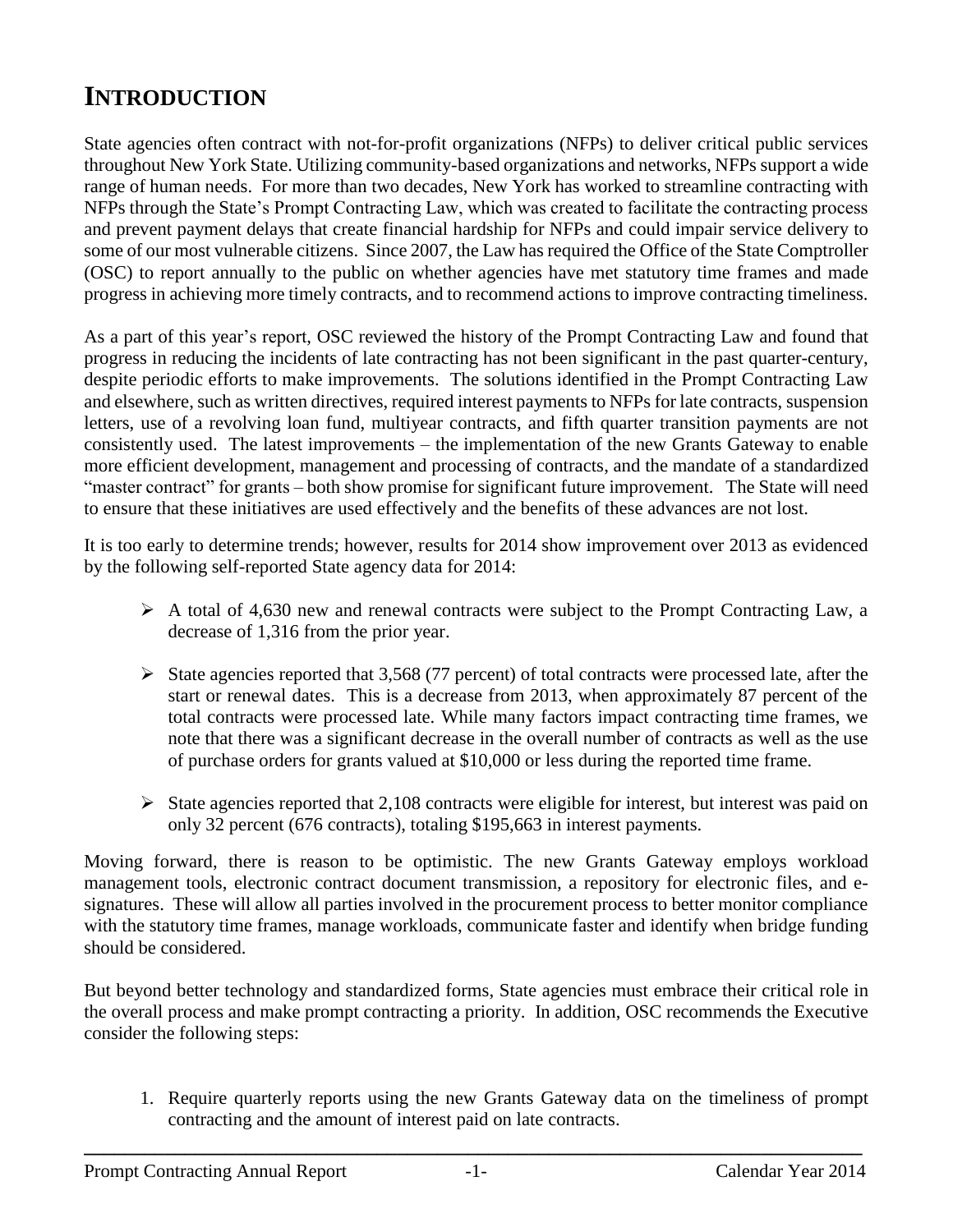- 2. Automatically calculate and assess prompt contracting interest.
- 3. Facilitate timely contracts under the Prompt Contracting Law through the broader use of multiyear contracting time frames, early renewal of existing contracts where appropriate, and the early release of grant information and solicitation documents to potential providers.
- 4. Develop a mechanism to provide bridge funding for new contracts that provides minimal administrative requirements and immediate access to funds already allocated for the contract.
- 5. Enforce consistent standards and best practices across State agencies for grant procurement and contracting, particularly for timely renewals.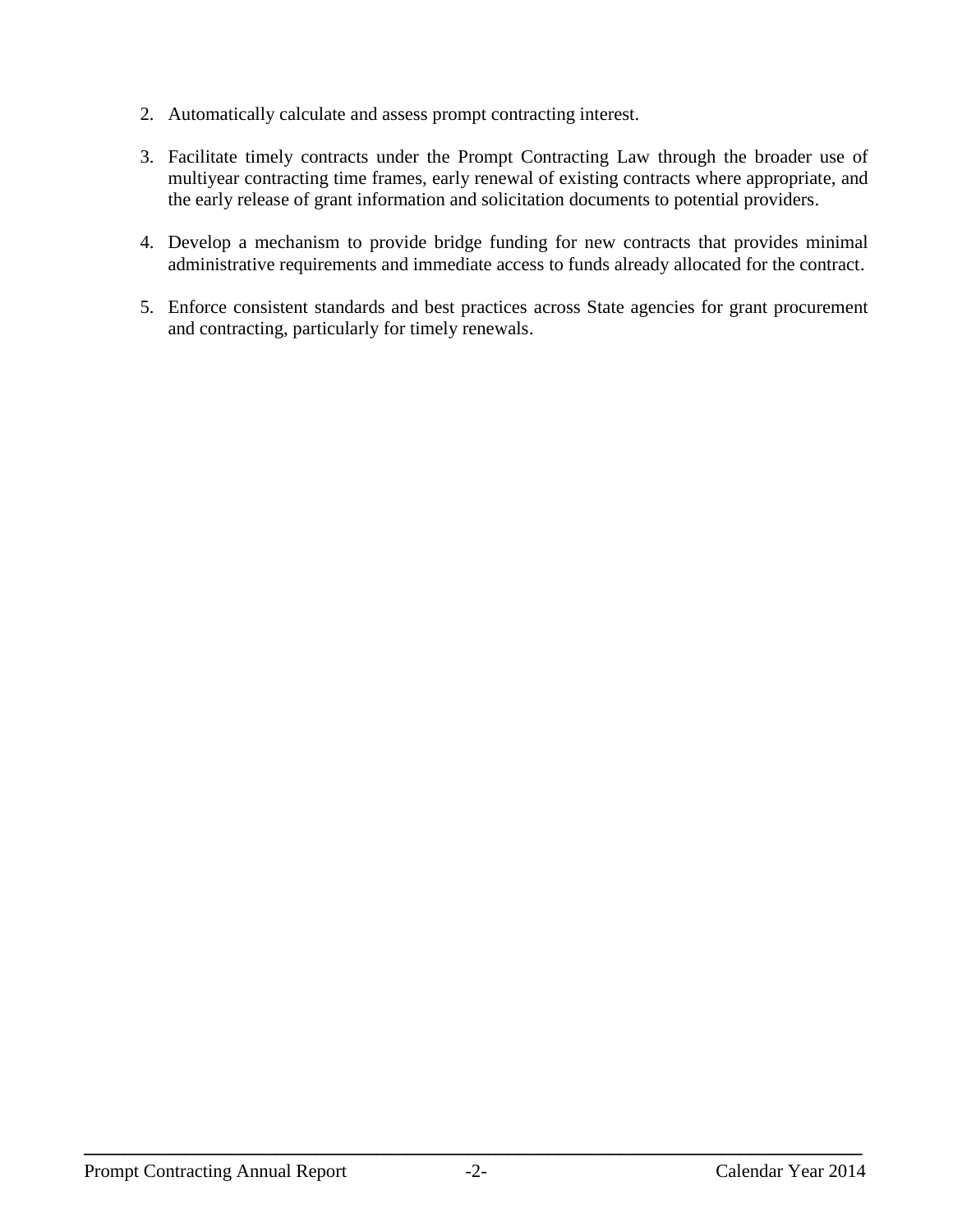# <span id="page-6-0"></span>**I. RETROSPECTIVE**

The movement that led to the 1991 Prompt Contracting Law began over a quarter of a century ago when NFPs began to voice their concerns that delayed contracts were contributing to poor cash flow and jeopardizing their ability to maintain services for those citizens of New York most in need of help. A host of individuals and organizations from the NFP community, as well as State agencies, the Governor's Office, OSC, the State Legislature, and the Office of the Attorney General (OAG), came together in an effort to address the issues. While we remain optimistic that recent efforts to streamline the process and harness technology will make the workload more efficient and result in timelier contracting, it is remarkable that some of the same challenges remain today.

#### **BACKGROUND**

While the Prompt Payment Law (1984) reduced the time frames for contractors, including NFPs, to receive payment, it became evident as early as 1985 that there were additional factors affecting the cash flow to the NFPs. The NFP community expressed concerns to government leaders over late grant contract execution which delayed payments and was causing significant financial problems and high-interest borrowing. Specifically, NFPs frequently provide the same service for many years and, when new or renewal contracts were delayed, NFPs continued to provide critical services by borrowing or dipping into reserve accounts to cover the cash shortfall. The very same situation exists today.

In response to NFP concerns, subsequent studies of the core reasons for the financial problems were conducted at the time by OSC, the Office of Management and Productivity (OMAP) and the Council on Children and Families (Council). OSC found that the delays in contract development and processing were continuing to cause problems. In a sample of three major State agencies, OSC found that over half of the contracts were not approved until at least three months after service was delivered.<sup>1</sup>

In 1987, OMAP and the Council looked at the interaction between residential child care providers and the various State agencies operating child care programs. Key findings included service duplication and a general lack of coordination among the State agencies as they interacted with NFPs. These issues also resulted in cash flow problems, and an excessive amount of administrative expenditure on the part of both the providers and the State, which the report's authors concluded could be better used in providing client services.

During the same year, Comptroller Edward V. Regan wrote to Governor Mario M. Cuomo and proposed a joint effort to respond to the issue of delayed contracts and payments. OMAP was directed to work with OSC staff to study the problem and recommend remedial action.<sup>2</sup> Over the next couple of years, The Task Force on Contracting with the Nonprofit Sector*,* which was born of this collaboration, developed and implemented tools still in place today, including: standardized contract language; simplified renewal of contracts; multiyear contracts; and bridge financing.

Conferences on State government contracting with the NFP sector, sponsored by the Governor and the Comptroller, and in cooperation with umbrella NFP organizations, were held statewide to determine ways to streamline the State contract process, assess the progress made towards the goal, and obtain NFP

 $\overline{a}$ <sup>1</sup> *Cash Flow Problems of Not-For-Profit-Organizations,* Bureau of Management Audit, Office of the State Comptroller, October 1986.

<sup>2</sup> David A. Grossman, *Paying Nonprofits: Streamlining the New York State System* (The Nelson A. Rockefeller Institute of Government, 1992), 14.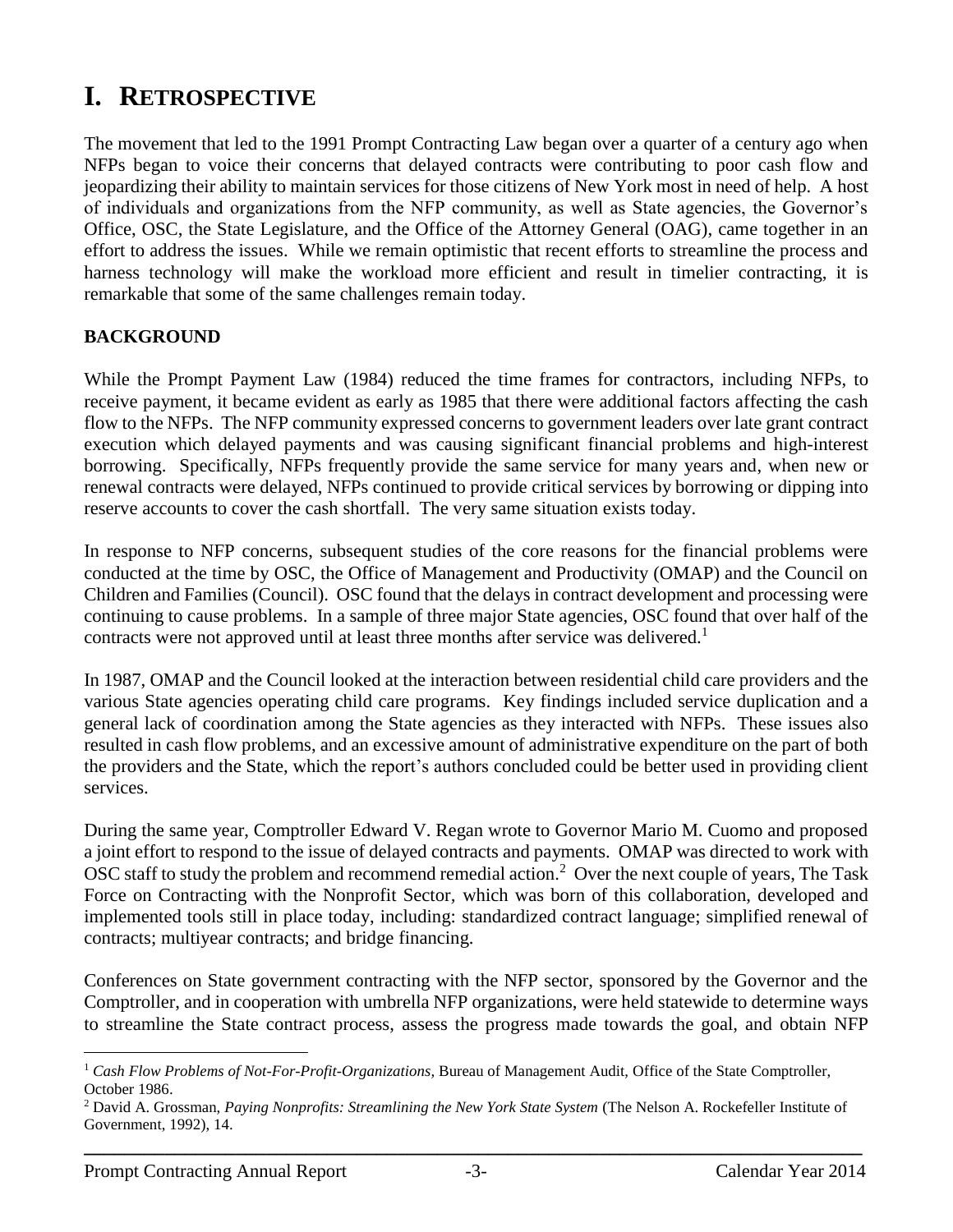feedback. These activities helped lead to the enactment of the 1991 Prompt Contracting Law. Many of the same efforts have been revitalized over the years*,* including the current Executive Grants Reform initiative, and testify to the significance of the problem for the State and the NFPs.

### **THE PROMPT CONTRACTING LAW**

The Prompt Contracting statute was enacted with this charge:

"To effect these goals and purposes, the legislature intends by this declaration of findings that *all state agencies* shall comply not only with the letter and specifics of this act but also with its broad intent and undertake an affirmative responsibility *to assure that all contracts are executed promptly, remedied in the event of problems, and that payments for services be rendered timely* with full and complete attention to the implications of derelictions to the provider community and to the persons in need of such services," (emphasis added).

Comptroller Edward V. Regan wrote in a letter to the editor of *New York Newsday* on July 16, 1991:

"Why do we need a Prompt Contracting Law? Because for years, State agencies have taken advantage of the good intentions of the nonprofits, promising them contracts while asking them to continue delivering foster care, day care, meals for the elderly and other services. But without a contract, no State money flows. As a result, many nonprofits have had terrible cash flow shortfalls, missed payrolls and been forced to borrow at high interest rates. Now this dreadful situation will change."

Over the years, changes have been made to refine the law and address specific challenges. Key provisions and amendments to the statute are summarized below.

#### 1991 Prompt Contracting Law Enacted - Chapter 166 of the Laws of 1991

- Established time frames to ensure funds are made available for new and existing grant contracts soon after the appropriation of program funding.
- Required interest payments for late contracts to offset NFP costs to continue service delivery.
- Enabled agencies to authorize grantees to provide services prior to contract execution and protect them from working at risk ("written directives").
- Allowed State agencies to suspend time frames to avoid interest payments due to unavoidable delays.
- Created cash flow advances and a revolving loan fund for NFPs.

### 1992 Amendment - Chapter 648 of the Laws of 1992

- Provided more reasonable time frames for processing certain local grant awards and federally funded contracts due to a delay in identifying the recipients or in receiving funds.
- Enabled State agencies and NFPs to agree under certain circumstances to waive interest payments.
- Limited the amount of time any one agency may suspend the legal time frames to prevent needless delays.

### 2007 Amendment - Chapter 292 of the Laws of 2007

- To protect NFPs, required OSC to approve State agency interest waivers and prohibited mandatory interest waivers. Provided that contracts continue, unless an NFP is timely notified of termination.
- Required OSC to prepare an annual report of prompt contracting performance.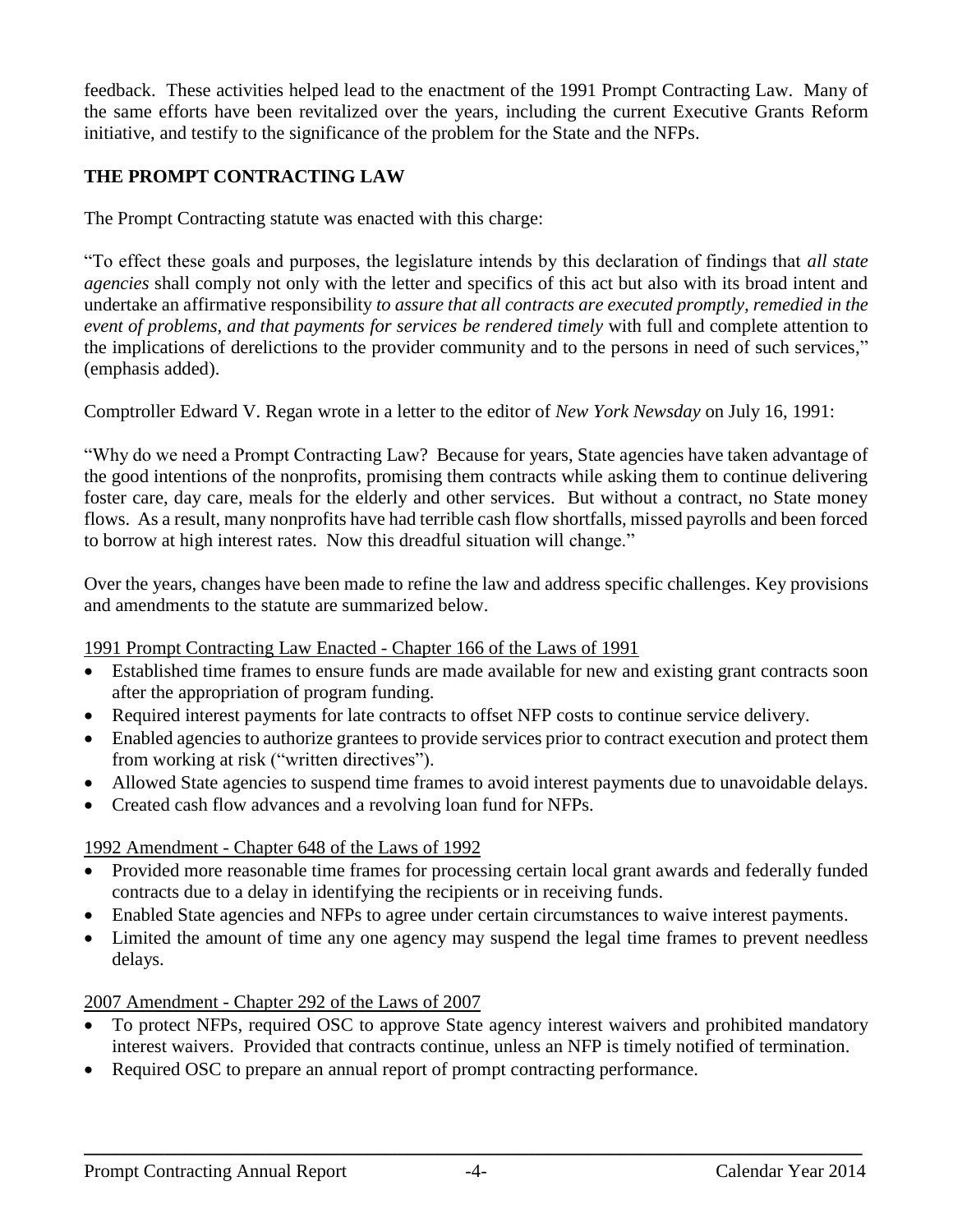#### 2009 Amendment - Chapter 232 of the Laws of 2009

• Provisions of the law that would have expired in 2009 were made permanent (OSC determination that waivers are warranted and that "unusual circumstances" prevented a State agency from providing timely notifications to NFPs).

#### **HISTORICAL IMPACT OF THE LAW**

The Prompt Contracting Law and subsequent actions were intended to improve timeliness of contracting and reduce the financial burden on NFPs. However, a review of all grant contracts approved between the law's implementation and the latest reporting period (1992-2014) reveals that nearly 70 percent of the grant contracts were executed late, as reported by State agencies. Out of 144,095 grant contracts executed between 1992 and 2014, 99,453 grant contracts were executed after the start date. (*See Figure 1.)*

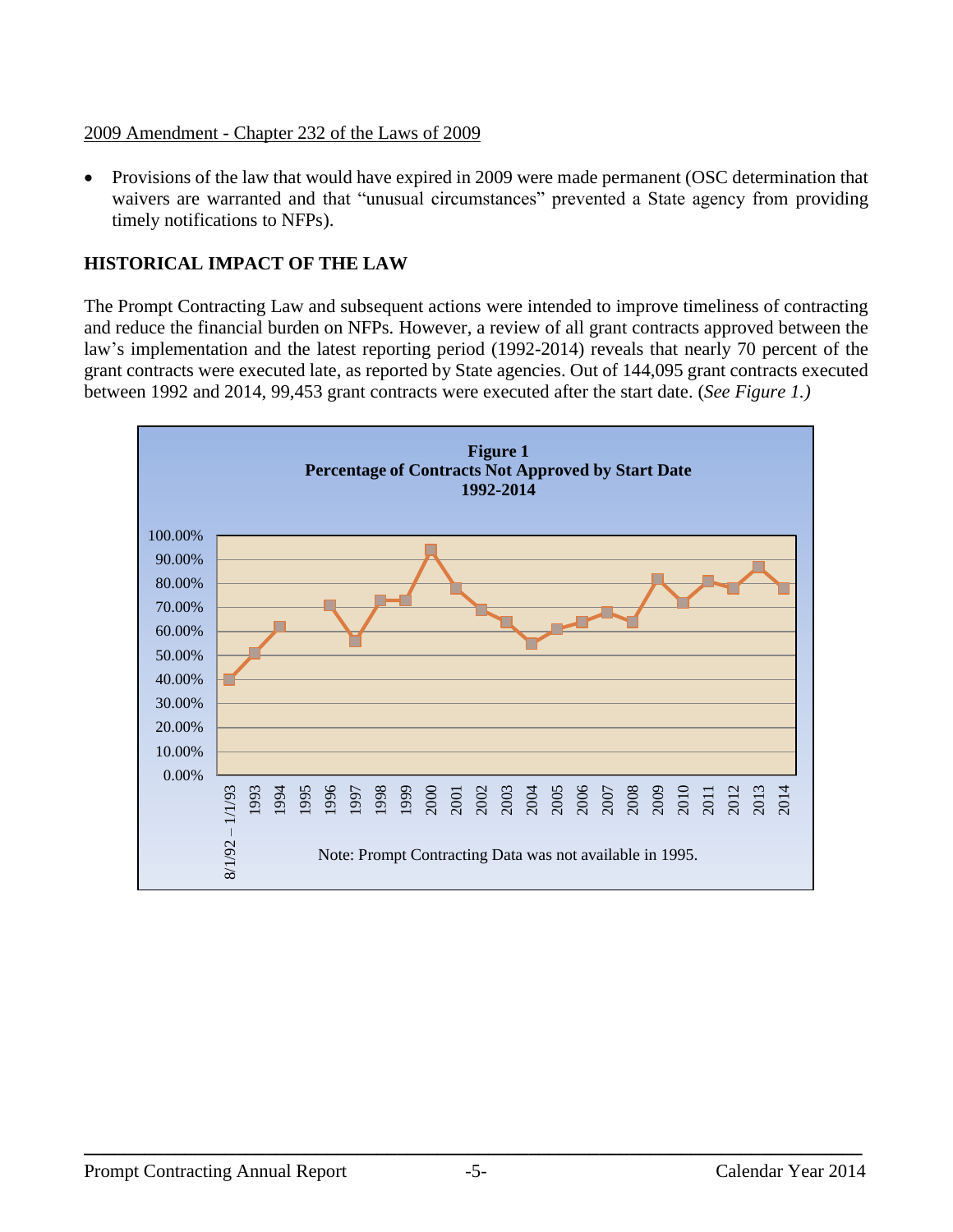Additionally, during the same period, State agencies reported that interest was paid on approximately 13 percent of contracts that were identified as potentially eligible for interest. Of the 31,008 grant contracts that State agencies designated as potentially interest-eligible during this period, interest was only paid on 3,892. (*See Figure 2.)*



### **IMPACT OF THE LAW AS OF 2015**

Recent discussions with NFP leaders in the Human Services and Environmental sectors indicate that despite the implementation of prompt contracting legislation, the circumstances have not changed significantly in more than two decades. NFPs advise that they frequently receive an executed agreement after the contract start date, and contract processes vary from State agency to State agency despite efforts to standardize approaches. The lack of standardization continues to make it difficult for NFPs that contract with more than one State agency. NFPs also advise that to continue services without a contract, they must either pay for costs from reserves or from existing lines of credit. None have used the revolving loan fund, citing among other barriers the difficult application process for amounts that are not significant and which are limited to a small portion of an annual budget.

In addition to problems directly related to prompt contracting, NFPs also noted there is a greater administrative cost and burden to manage multiple State agency agreements, including differing processes, different reimbursement practices, varying audit requirements, dissimilar ways of constructing budgets, and diverse ways of managing cost-of-living adjustments.

The law was formulated through a partnership among a wide range of stakeholders who understood the intricacies of the procurement process and the needs of both the government and the NFP community. The approaches and tools to manage late contracts and payments that were developed and implemented more than two decades ago remain as relevant today as they were then – master contracts, advance payments,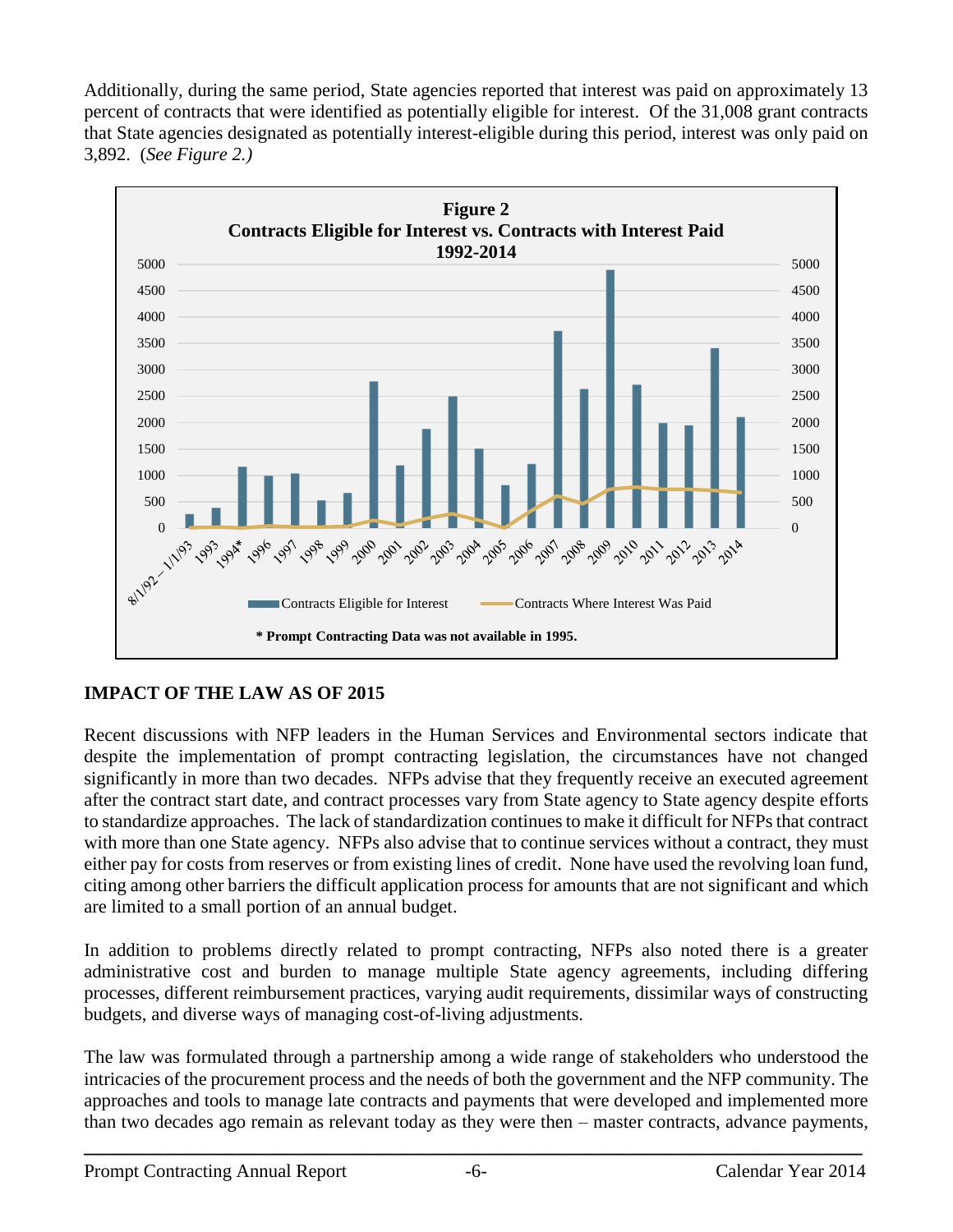written directives, and others. Partner NFPs remain committed to providing continuous critical services, yet they face the same financial challenges of supporting costs while waiting for contracts to be finalized. It is important for both the State and the NFP community to use the tools available to improve contracting and support sustainable cash flow for service providers. The data indicate that, despite the availability of tools to remedy late contracting and significant efforts to raise concerns about the impact on NFPs, chronic lateness continues to be tolerated.

Recent efforts to reform the process through better use of standardized contracts and procedures, as well as a technological platform for communication and contract processing, are significant and positive. Moving forward, there is reason to be optimistic. The Grants Gateway employs workload management tools, electronic contract document transmission, a repository for electronic files, and e-signatures. These will allow all parties involved in the procurement process to better monitor compliance with the statutory time frames, manage workloads, communicate faster and identify when bridge funding should be considered. But technology alone is not the entire answer; the sustained commitment of every contracting State agency is needed to ensure timely contracting and prevent another false start in process improvement.

# <span id="page-10-0"></span>**II. Summary of Data Reported by State Agencies**

Reports were submitted to OSC from all 30 State agencies contracting with NFPs during January 2, 2014 and January 1, 2015 (*refer to Appendix A)*.

- $\triangleright$  State agencies reported that 4,630 new and renewal contracts with NFP providers, associated with 181 programs, were subject to the Prompt Contracting Law - Article XI-B of the State Finance Law.
- $\triangleright$  State agency contracts were approved before the start or renewal date for 1,062 contracts (23 percent), including 762 new and 300 renewal contracts.
- $\triangleright$  State agency contracts were not approved before the start or renewal date for 3,568 contracts (77 percent), including 2,707 new and 861 renewal contracts. (*See Figure 3.*)

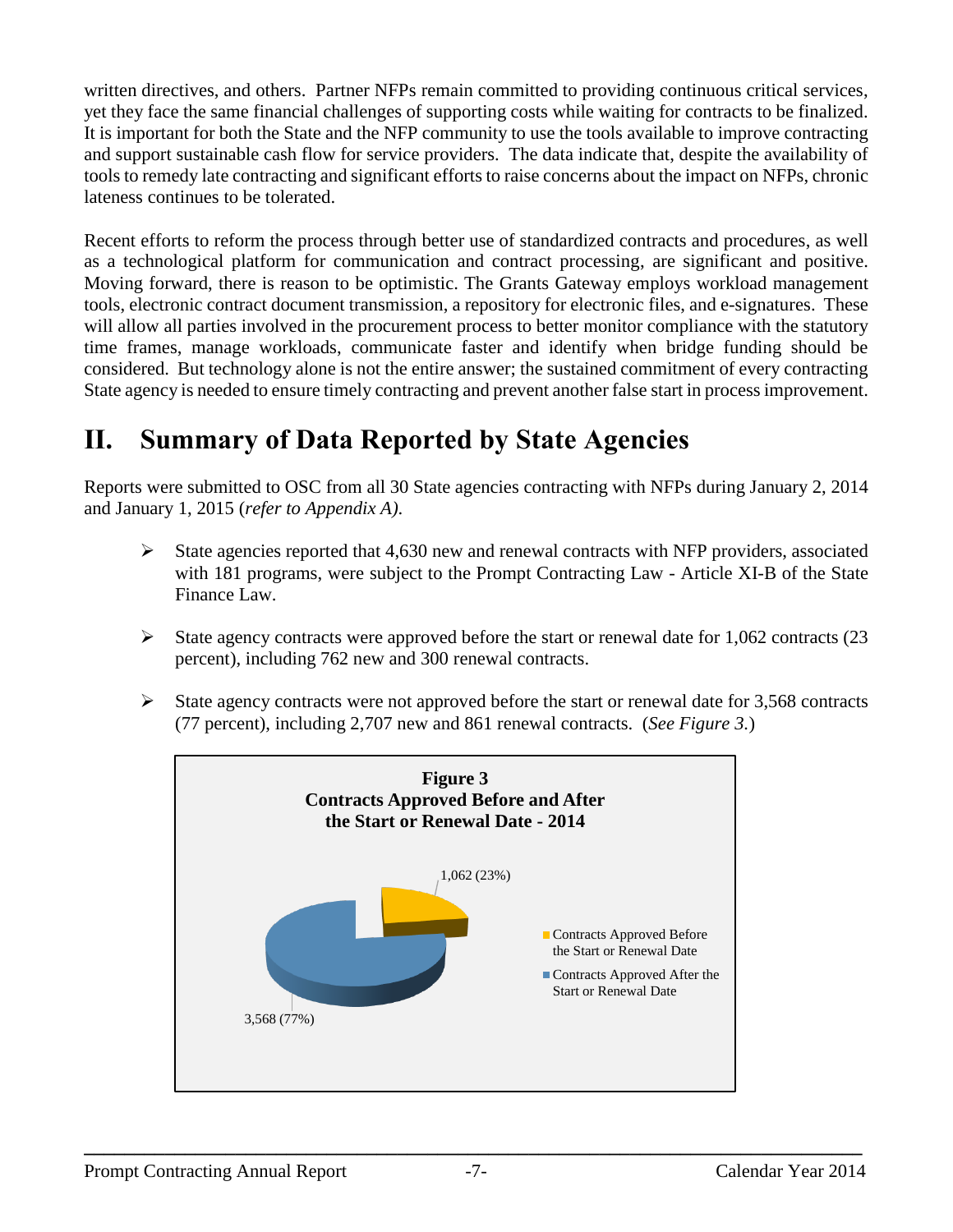In addition to promoting timely contracting and payments to NFPs, the Prompt Contracting Law contains additional provisions to ensure that funding is readily available for new and existing programs. Thus the time frames for contracting have been associated with the appropriation of the funds in order to avoid administrative delays.

- $\triangleright$  State agencies met prompt contracting time frames for 2,036 contracts (44 percent).
- $\triangleright$  State agencies did not meet prompt contracting time frames for 2,594 contracts (56 percent).

The statutory prompt contracting time frames are 180 days from the State appropriation of funds for fully executed new competitive grant contracts and 150 days for fully executed new noncompetitive or federally funded grant contracts. These time frames include the approval of OAG and OSC. (S*ee Figure 4.*)



Of the 3,568 late contracts reported by State agencies, 1,460 (41 percent) were reported as not eligible for interest payments. The remaining 2,108 contracts were reported as potentially eligible with 676 found to be eligible for interest.

Seven State agencies paid interest totaling \$195,663 on 676 contracts eligible for interest—an increase of over \$10,000 from the prior year. In addition, of the total grant contracts eligible for interest, the percentage of contracts for which interest was paid increased from 21 percent in 2013 to 32 percent in 2014. Three State agencies account for nearly the entire amount:

- The Department of Health (DOH) accounted for \$136,076 of the interest paid (70 percent);
- The Office of Children and Family Services (OCFS) accounted for \$30,648 (16 percent); and
- The State Education Department (SED) accounted for \$23,746 (12 percent).

Four other State agencies together paid a total of \$5,193. No interest payments were made for the remaining 1,432 (68 percent) of the 2,108 late contracts reported as potentially eligible for interest.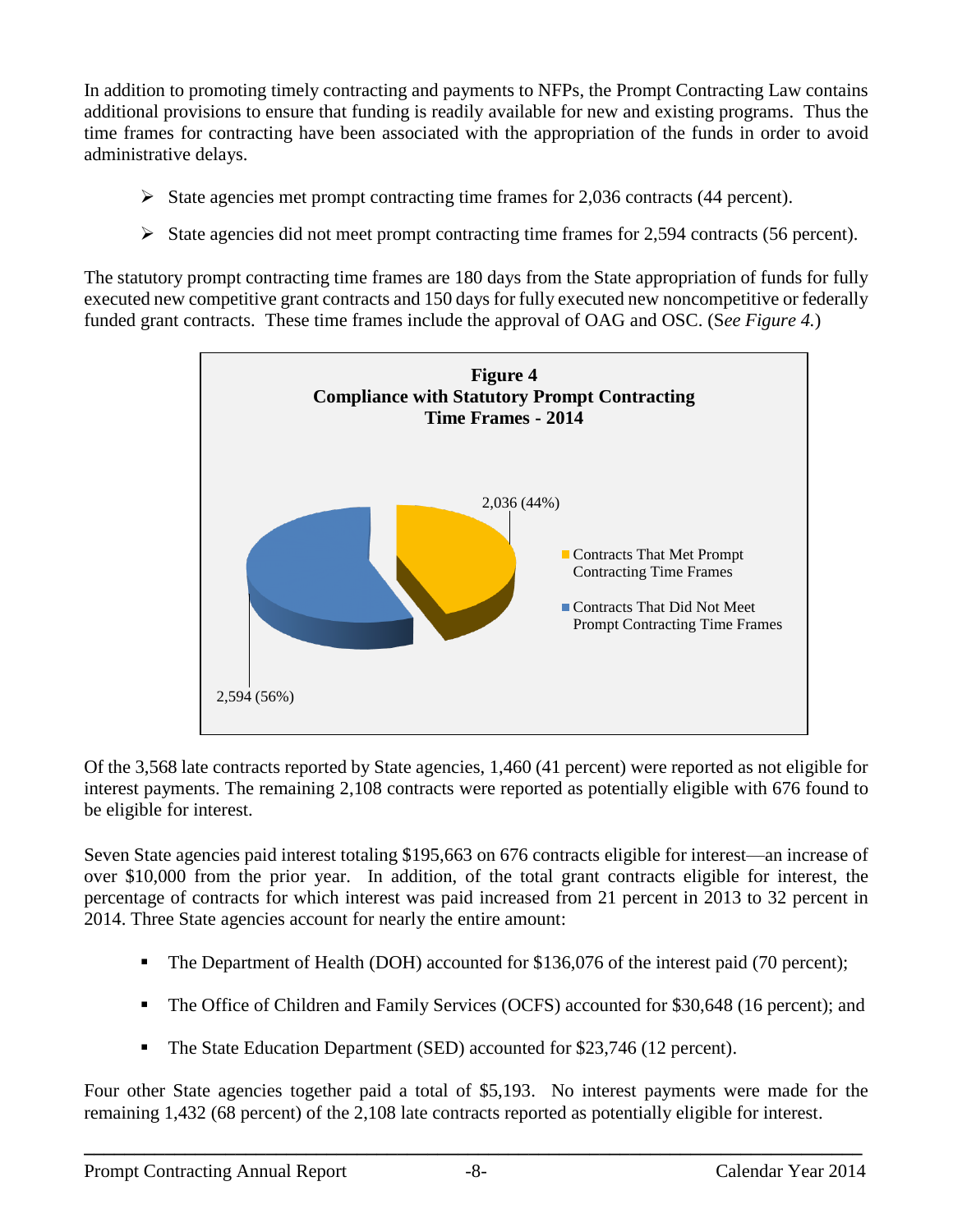For contracts with start dates in 2014 that are not executed until 2015, State agencies would not calculate or make interest payments within the reporting period  $(1/2/14 - 1/1/15)$ , thus these interest payments could go unreported.



*Figure 5* below summarizes interest eligibility as reported on contracts approved after the start or renewal date (late contracts) in 2014.

State agencies reported various reasons why program contracts were approved after the start or renewal dates. The three most frequent – "Agency processing delays due to internal or external circumstances," "Contract documents not returned by NFPs in a timely manner," and "Other" – accounted for 94 percent of the total responses. The "Other" category included: Delays caused by first time use of Grants Gateway application submission and evaluation, and delays in notice of federal award.

*Figure 6* below summarizes the explanations for late contracting reported by State agencies in 2014.

|     | <b>Figure 6</b>                                                                                                |  |  |  |  |  |  |  |  |  |
|-----|----------------------------------------------------------------------------------------------------------------|--|--|--|--|--|--|--|--|--|
|     | <b>Explanations for Late Contracts</b>                                                                         |  |  |  |  |  |  |  |  |  |
|     | <b>Reported by State Agencies - 2014</b>                                                                       |  |  |  |  |  |  |  |  |  |
| 59% | Agency processing delays due to internal or external circumstances.                                            |  |  |  |  |  |  |  |  |  |
| 21% | Contract documents not returned by NFPs in a timely manner.                                                    |  |  |  |  |  |  |  |  |  |
| 14% | Other. Various explanations provided.                                                                          |  |  |  |  |  |  |  |  |  |
| 6%  | Prompt Contracting Law time frame requirements do not provide adequate time for<br>agency procurement process. |  |  |  |  |  |  |  |  |  |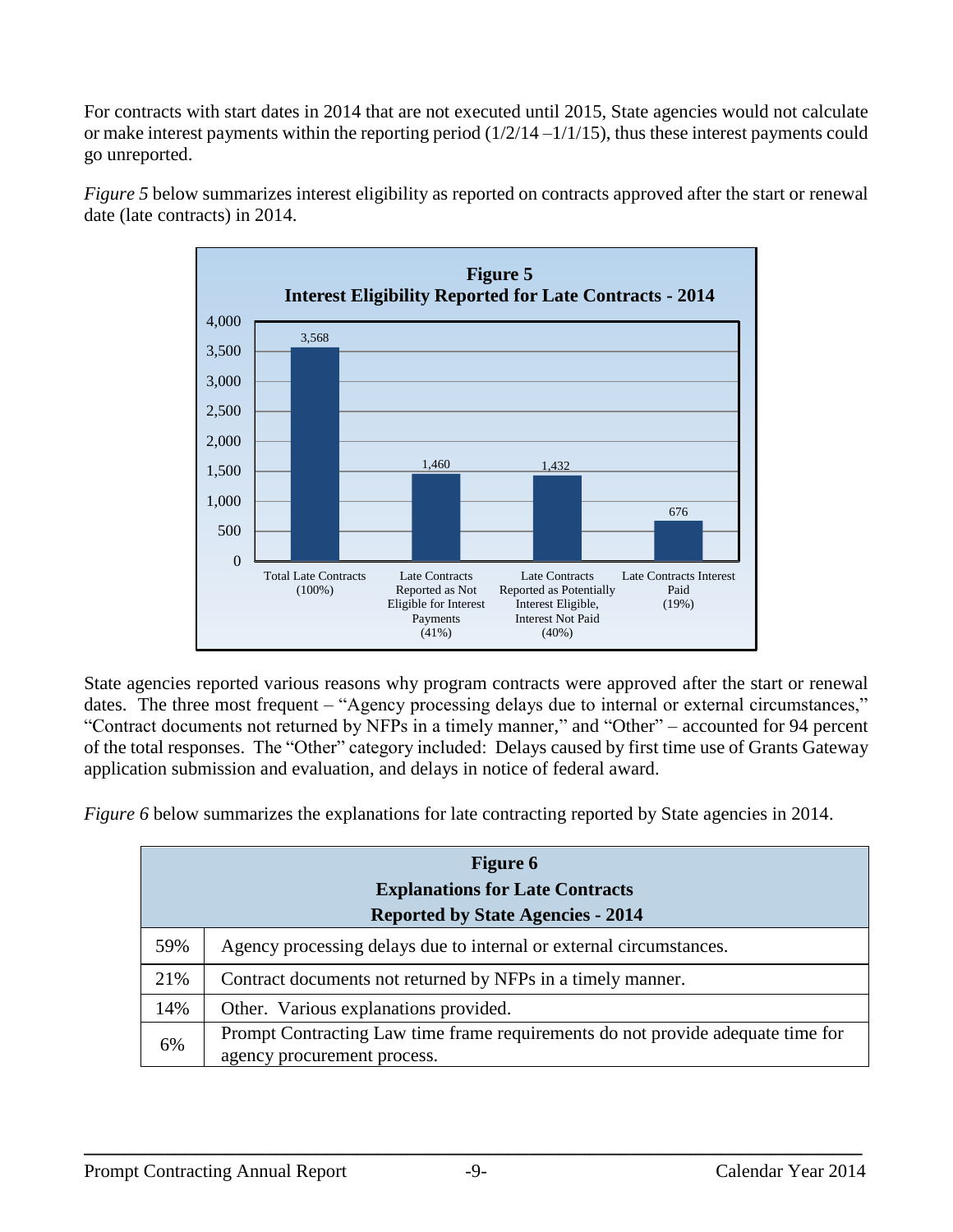*Figure 7* provides a six -year comparison of prompt contracting data.

| <b>Figure 7</b><br>Six -Year Comparison of Prompt Contracting Data as Reported by State Agencies<br><b>January 2, 2009 - January 1, 2015</b> |                             |                                                             |                                           |                                      |                                                               |                                  |  |
|----------------------------------------------------------------------------------------------------------------------------------------------|-----------------------------|-------------------------------------------------------------|-------------------------------------------|--------------------------------------|---------------------------------------------------------------|----------------------------------|--|
|                                                                                                                                              |                             |                                                             |                                           |                                      | <b>Contracts Not Approved</b><br>by the Start or Renewal Date |                                  |  |
| Reporting<br>Period                                                                                                                          | Total<br>Grant<br>Contracts | Contracts<br>Approved<br>by the Start<br>or Renewal<br>Date | Total<br><b>Not</b><br>Approved<br>Timely | Total<br>Eligible<br>for<br>Interest | Total<br>Contracts<br>Where<br>Interest<br>Paid               | Value of<br><b>Interest Paid</b> |  |
| 2009                                                                                                                                         | 9,413                       | 1,665<br>(18%)                                              | 7,685<br>(82%)                            | 4,882                                | 736                                                           | \$176,034                        |  |
| 2010                                                                                                                                         | 5,578                       | 1,617<br>(29%)                                              | 3,961<br>(71%)                            | 2,719                                | 780                                                           | \$215,583                        |  |
| 2011                                                                                                                                         | 3,815                       | 755<br>(20%)                                                | 3,060<br>$(80\%)$                         | 1,996                                | 736                                                           | \$195,136                        |  |
| 2012                                                                                                                                         | 4,134                       | 928<br>(22%)                                                | 3,206<br>(78%)                            | 1,953                                | 735                                                           | \$237,538                        |  |
| 2013                                                                                                                                         | 5,946                       | 784<br>(13%)                                                | 5,162<br>(87%)                            | 3,409                                | 716                                                           | \$185,519                        |  |
| 2014                                                                                                                                         | 4,630                       | 1,062<br>(23%)                                              | 3,568<br>(77%)                            | 2,108                                | 676                                                           | \$195,663                        |  |

Annual variation in the total number of grant contracts depends on factors including the anticipated renewal of multiyear contracts and agency budgets. However, the number of contracts where interest was paid has remained relatively stable.

# <span id="page-13-0"></span>**III. Effectiveness and Implementation of the Prompt Contracting Law**

The following analysis is based on the data provided by State agencies for 2014.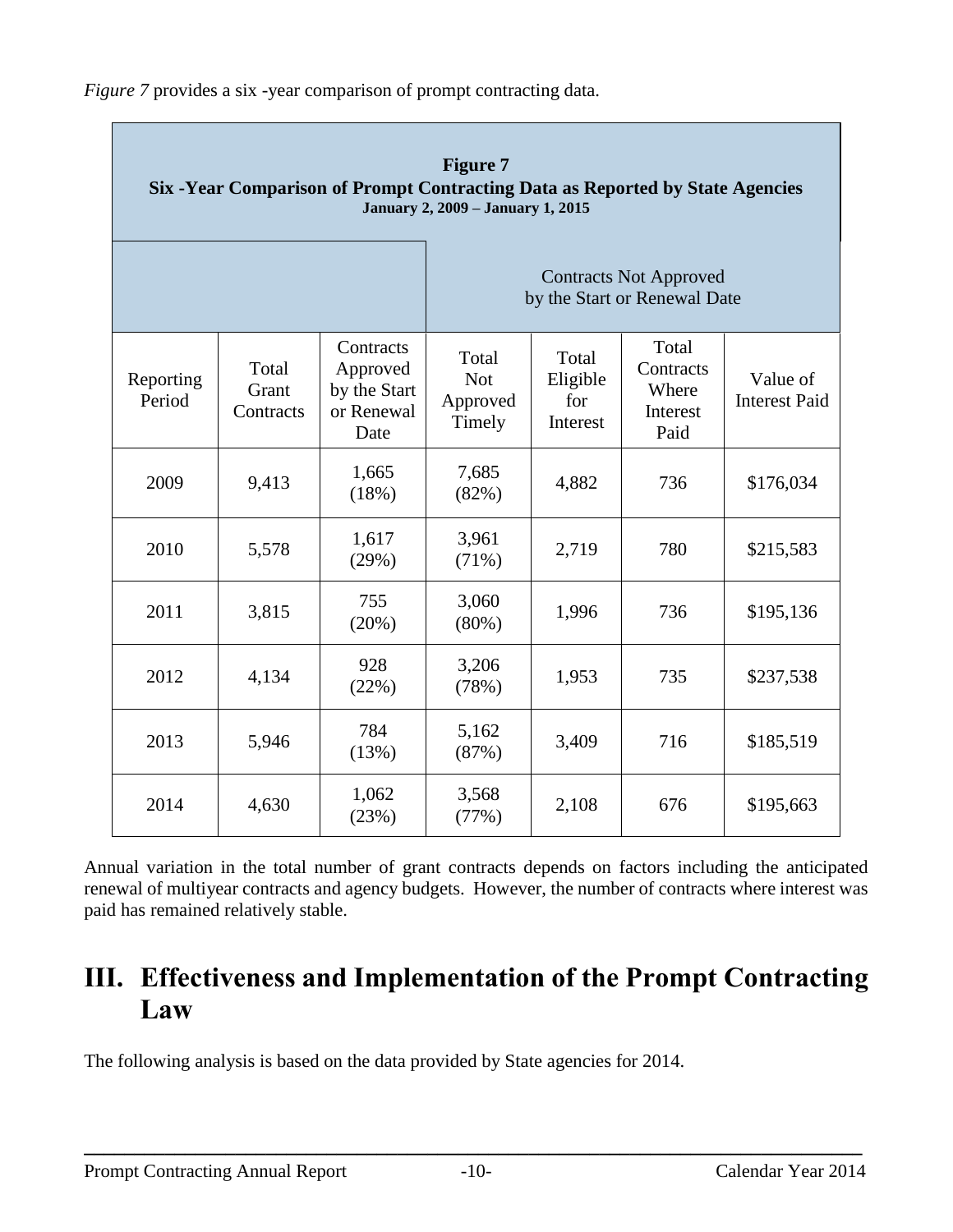## <span id="page-14-0"></span>**Late Contracting**

Although the overall results have improved, State agencies continue to have difficulty meeting the established time frames. In 2014, State agencies reported that 77 percent of grant contracts with NFPs were not approved by the start or renewal date. This compares with 87 percent as reported in 2013.

Reasons cited by State agencies for late contracting in 2014 include: agency processing delays due to internal or external circumstances; contract documents not returned by NFPs in a timely manner; and others, such as delays caused by the first time use of Grants Gateway application submission and evaluation; and delays in notice of federal award.

As illustrated in *Figure 8*, the percentage of late contracts since 2009 has remained relatively stable.



### <span id="page-14-1"></span>**Interest Payments**

The number of contracts on which interest was paid in 2014 decreased slightly from 2013, but the amount paid increased by 5 percent. Even if State agencies pay prompt contracting interest outside of the reporting period, NFPs will often face the need to finance the costs of late contracting. State agencies should ensure they are properly accounting for all interest paid in the Statewide Financial System (SFS).

**\_\_\_\_\_\_\_\_\_\_\_\_\_\_\_\_\_\_\_\_\_\_\_\_\_\_\_\_\_\_\_\_\_\_\_\_\_\_\_\_\_\_\_\_\_\_\_\_\_\_\_\_\_\_\_\_\_\_\_\_\_\_\_\_\_\_\_\_\_\_\_\_\_\_\_\_\_**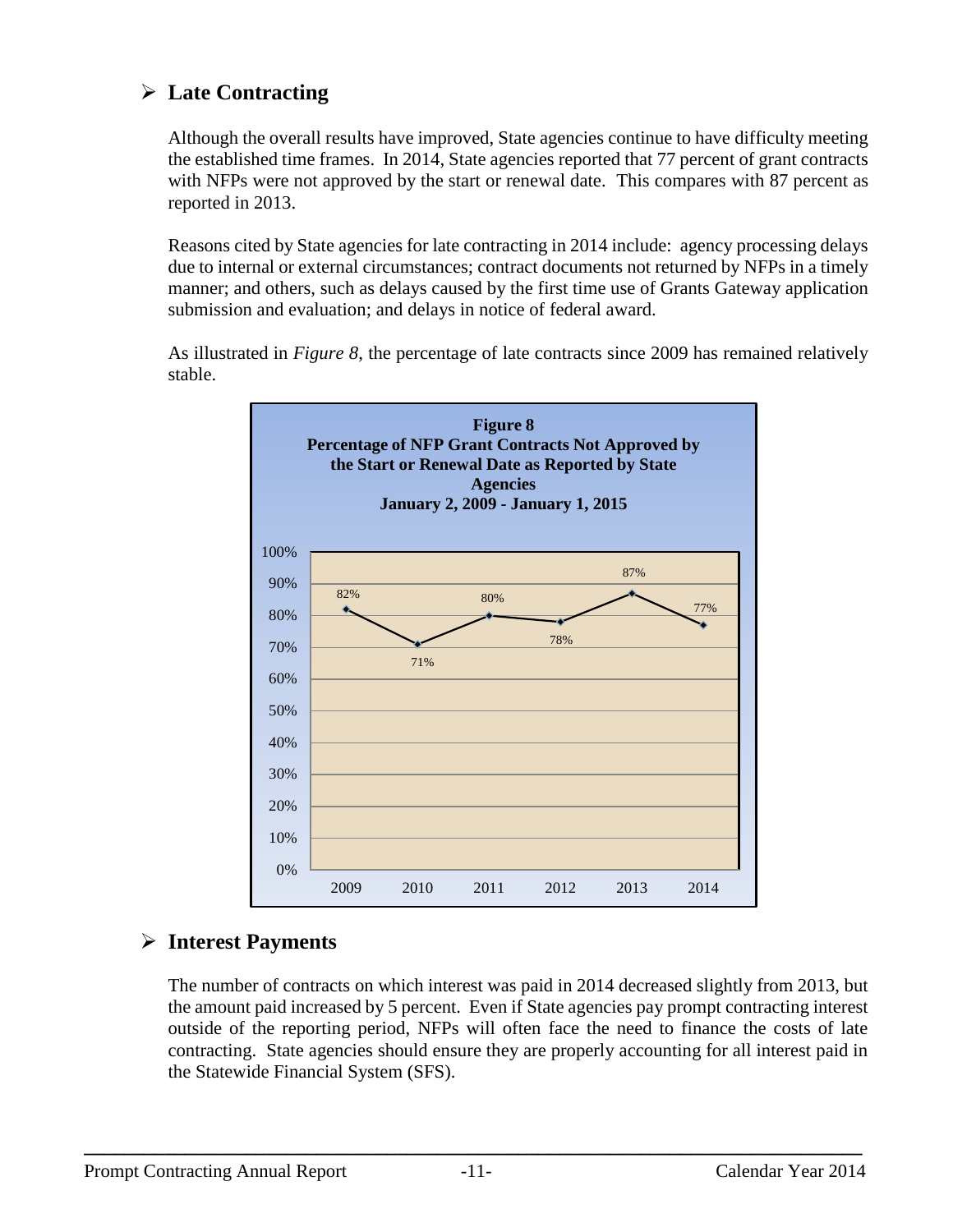*Figure* 9 summarizes the amount of interest paid on late NFP grant contracts. Over the sixyear period (2009-2014), the amount of interest paid on late contracts ranged from approximately \$176,000 to nearly \$238,000. In 2014, State agencies paid prompt contracting interest on 32 percent of the late contracts identified as potentially eligible for interest.



## <span id="page-15-0"></span>**Waivers of Interest**

State agencies may be allowed to waive interest with OSC approval, if the time frames for the execution of a contract as set forth in the Prompt Contracting Law have been met. Prior to the 2007 amendments to the Law, waivers of interest were not subject to OSC oversight. As a result, State agencies often asked for waivers of interest, even though in many cases the agencies did not meet the statutory contracting time frames.

During the 2014 report period, OSC reviewed waivers to determine whether each waiver of interest submitted by a State agency was warranted. The data reflects an increase in the number of waivers of interest issued by State agencies and submitted to OSC for review as compared to 2013. Of the 57 waivers of interest submitted in 2014, only 19 waivers (33 percent) were determined by OSC to be warranted with no interest due. The remaining 38 waivers (67 percent) were determined to be unwarranted. By comparison, 91 percent of the 23 waivers submitted were found to be warranted in the 2013 period.

OSC will continue to educate State agencies on the requirements for justifying a waiver of interest.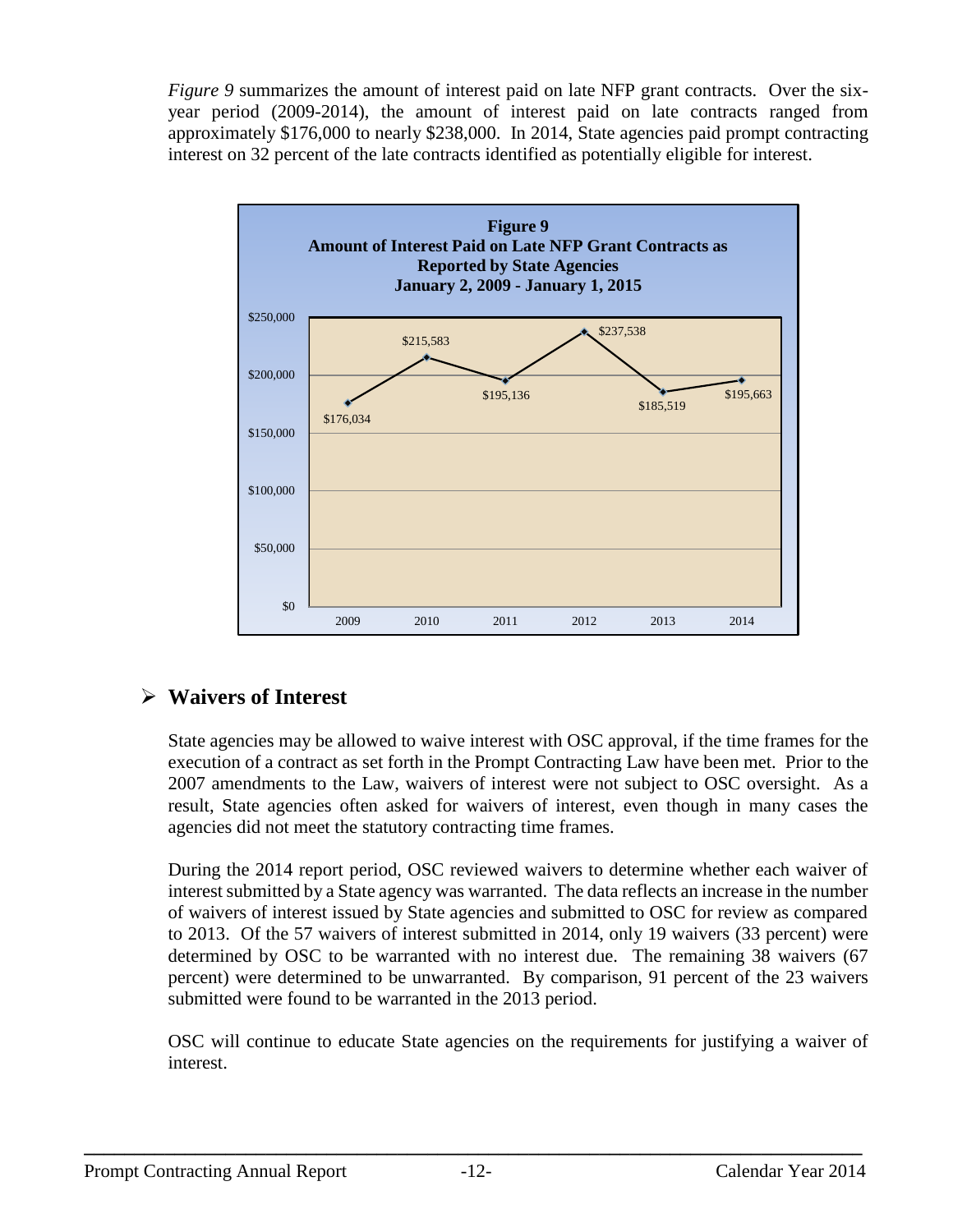# <span id="page-16-0"></span>**IV. Actions and Initiatives of the Office of the State Comptroller**

State Finance Law (Section 112) charges OSC with the responsibility to approve most State contracts generally valued over \$50,000 before the contracts can become effective and binding. OSC's pre-audit of NFP contracts provides an independent review to ensure a level playing field for all organizations competing for State funds.

OSC ensures that grant applicants' rights are upheld by affording an independent review of any bid protests of NFP award determinations. In addition, OSC review helps reduce exposure and potential State liability through its examination of contract terms and conditions, building trust in the process and protecting New York State residents and taxpayers.

### <span id="page-16-1"></span>**Comparison of Data Reported by State Agencies to OSC Data**

 Although not required to do so under Article XI-B of the State Finance Law, OSC independently collected data on the number of grant contracts pre-audited by the OSC Bureau of Contracts for the period from January 2, 2014 to January 1, 2015. This data includes: the number of NFP grant contracts; the number of late NFP grant contracts; and the number of interest waivers received, with determinations as to whether waivers were warranted or unwarranted (*refer to Figures 10 and 11 for this data*).

There are differences between the data reported by State agencies and other data available to OSC. State agencies are required to report on *all* contracts and renewals *with start dates in 2014,* regardless of the dollar amount. Consequently, the agency-reported number of contracts and renewals includes contracts valued at less than \$50,000 which are not subject to OSC preaudit. In addition, OSC reports data on all contracts *received* during 2014; however, the contract start dates may not fall within 2014. For 2014, OSC approved 3,250 grant contracts, while State agencies reported a total of 4,630 grant contracts.

| <b>Figure 10</b><br><b>Number of Contracts Approved by OSC Bureau of Contracts</b><br><b>Subject to the Prompt Contracting Law</b><br><b>January 2, 2014 – January 1, 2015</b> |                    |                         |                      |  |  |  |  |  |
|--------------------------------------------------------------------------------------------------------------------------------------------------------------------------------|--------------------|-------------------------|----------------------|--|--|--|--|--|
|                                                                                                                                                                                | Total<br>Contracts | <b>New</b><br>Contracts | Renewal<br>Contracts |  |  |  |  |  |
| <b>Total Approved</b>                                                                                                                                                          | 3,250              | 1,861                   | 1,389                |  |  |  |  |  |
| <b>Approved Before Start Date</b>                                                                                                                                              | 268                | 22                      | 246                  |  |  |  |  |  |
| <b>Approved After Start Date</b>                                                                                                                                               | 2,982              | 1,839                   | 1,143                |  |  |  |  |  |

Of the 3,250 NFP grant contracts submitted to OSC for approval, 2,982 or 92 percent were approved after their start or renewal date and were consequently late. This compares with 77 percent late for the 4,630 contracts reported by State agencies.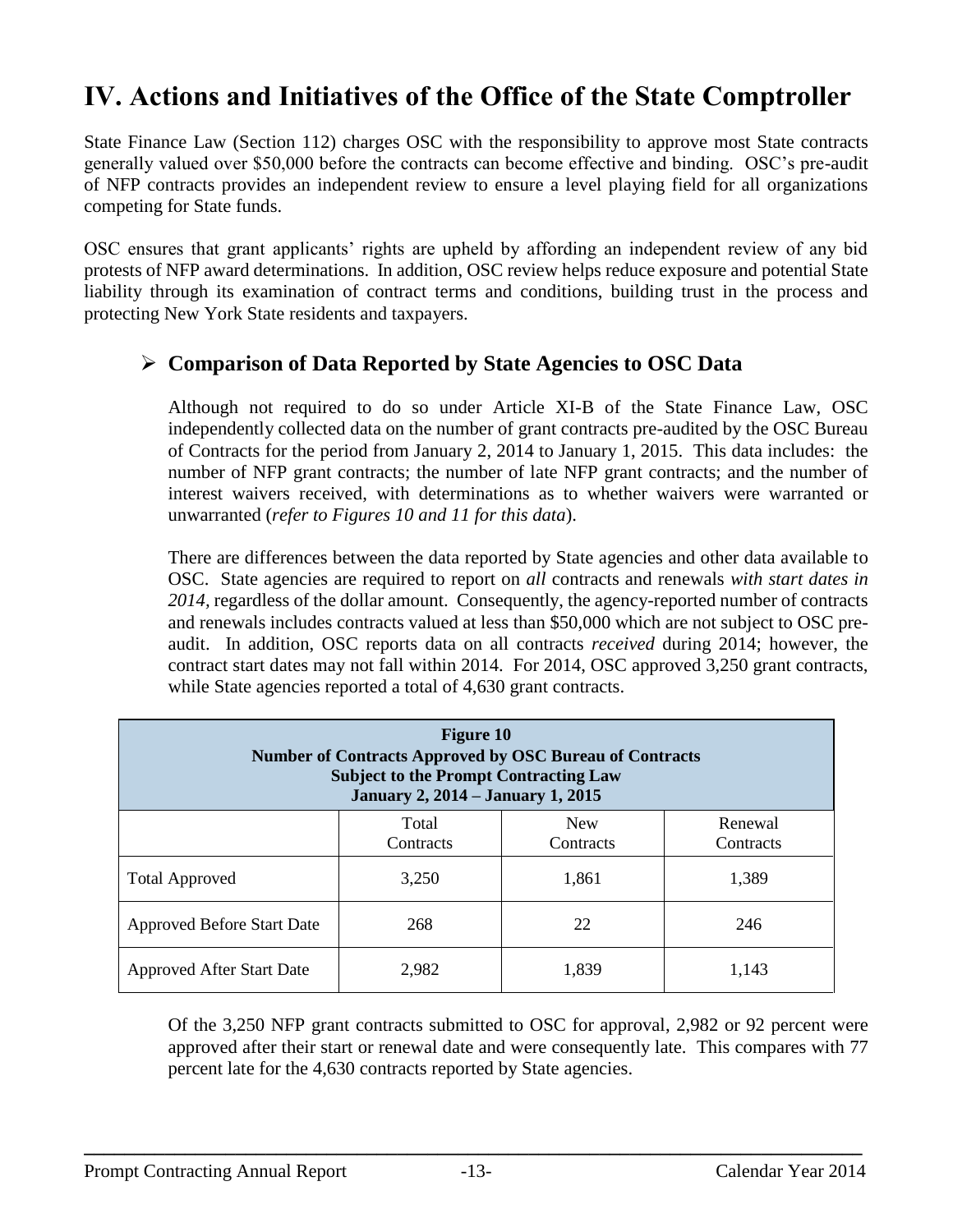### <span id="page-17-0"></span> **OSC Monitors State Agency Compliance with Waiver of Interest Requirements**

A State agency must submit each waiver of interest to OSC to determine whether the waiver is warranted. OSC reviews determine whether: (1) all time frames required by the Prompt Contracting Law have been met; (2) the State agency and the NFP have mutually agreed in writing to waive any interest due; and (3) the waiver is properly justified. If the Comptroller determines that these criteria have not been met, OSC will inform the State agency, the NFP, and the Division of the Budget (DOB) that the waiver is unwarranted. The State agency is then responsible for submitting a voucher to OSC for the interest due. If the voucher is not received within 30 days, OSC will assess the amount of unpaid interest.

In 2014, OSC received an 18 percent increase in the number of unwarranted waivers.

| <b>Figure 11</b><br><b>Waivers of Interest</b><br><b>January 2, 2014 – January 1, 2015</b> |    |
|--------------------------------------------------------------------------------------------|----|
| Total NFP grant contracts received with waivers                                            | 57 |
| Unwarranted waivers                                                                        | 38 |
| Warranted waivers                                                                          | 19 |

### <span id="page-17-1"></span>**OSC Outreach to the Not-for-Profit Community**

Throughout his administration, Comptroller DiNapoli has helped raise awareness of the important role of NFPs as partners in the delivery of critical services to those in need across New York. The Comptroller has also regularly called on State agencies to improve the timeliness of contracting and payments to reduce stress on NFPs and ensure continuity of programs for our children, the disabled, the elderly, and others.

In 2009 and 2010, Comptroller DiNapoli conducted a series of discussions with NFP leaders throughout New York State. These discussions focused on the challenges faced by NFP organizations in the context of the national recession, including increased demand for services, government funding cutbacks, and declines in charitable donations.

As a result of these meetings, OSC released a report in 2010 entitled, *New York State's Notfor-Profit Sector,* which analyzed the tremendous economic impact NFPs have on our State and local economies. [\(www.osc.state.ny.us/reports/economic/nfp2010.pdf\)](http://www.osc.state.ny.us/reports/economic/nfp2010.pdf)

OSC subsequently released a follow-up report in 2011, *Delayed State Contracts and Payments Hurt Service Providers*, which highlighted ongoing problems with the State's contracting and payments process. The report contained a series of recommended reforms to the way in which New York State does business with its NFP partners. ([www.osc.state.ny.us/press/releases/nov11/111411.htm\)](http://www.osc.state.ny.us/press/releases/nov11/111411.htm)

In 2012, OSC implemented a fraud detection and prevention training program designed for accountants, directors, board members, and staff of NFPs. The *Don't Get Burned* program has been presented at forums in every region of the State. To date, more than 3,000 NFP leaders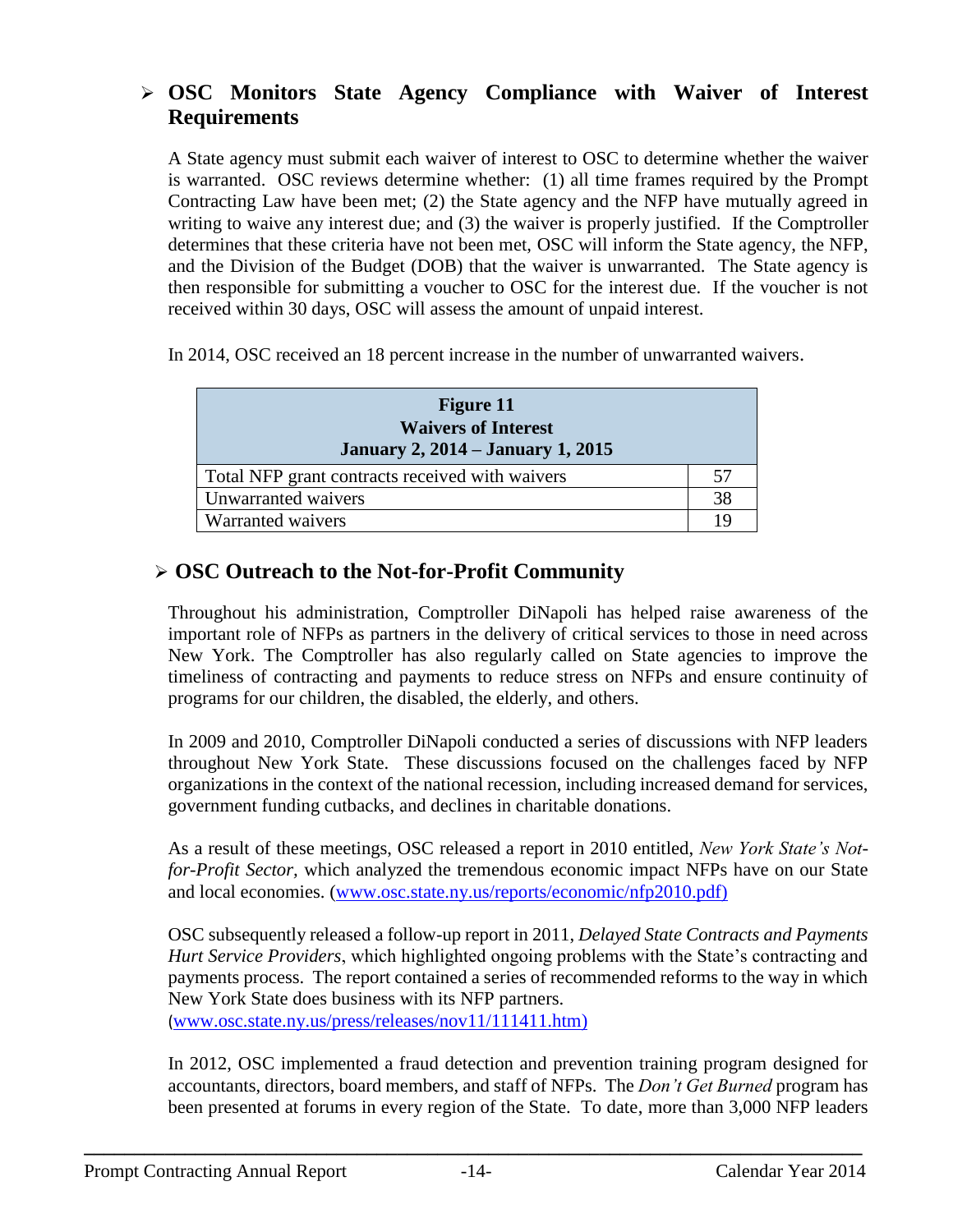and accountants have taken advantage of the training, and additional sessions are planned for 2015. Developed and taught by OSC auditors from the Division of State Government Accountability, the training course is designed to give NFPs the tools and resources they need to better detect and prevent fraud in their organizations. The program also helps organizations develop better internal controls and procedures to deter fraud. In order to reach a wide audience with this program, OSC has partnered with regional United Way organizations, other NFP umbrella organizations such as the Human Services Council, UJA-Federation of New York, and the Collaborative of the Finger Lakes. Other organizations, such as the New York City Council Delegation from Brooklyn and the New York State Society of Certified Public Accountants, have sponsored sessions as well. Additionally, *Don't Get Burned* has been embraced by several State agencies that have encouraged their contracting providers to participate.

OSC has made a priority of returning Unclaimed Funds to NFPs through a vigorous outreach program. The NFP Community Liaison regularly works with staff from OSC's Office of Unclaimed Funds to reconnect NFPs with accounts that have gone unclaimed so that these organizations can put the money to good use serving their clients. Currently 54 NFPs have claims in progress with OSC.

The OSC NFP Contracts Liaison and the NFP Community Liaison continue to assist with issues, problems, and inquiries. To date, they have fielded numerous calls, emails, and inquiries and assisted hundreds of NFP organizations.

### <span id="page-18-0"></span>**OSC Technical and Other Assistance for State Agencies**

OSC provides technical and other formal assistance to State agencies regarding a variety of financial management practices through formal training sessions, the issuance of guidance in the Guide to Financial Operations (GFO), and other means. Examples of such assistance follow.

- OSC's outreach and technical assistance activities include informal training sessions, conference calls, correspondence and a grants newsletter, *The Procurement Record*, which contains current information regarding the grant contract process for State agencies.
- During the past year, OSC partnered with DOB to assist State agencies in resolving initial prequalification and application issues associated with the Grants Gateway. The Gateway streamlined the grants process by allowing grant applications to be accepted electronically and implementing an electronic evaluation and award process.
- OSC also collaborated with DOB to accept grant contracts from State agencies electronically through the Gateway. This effort included the development and implementation of an interface between the Grants Gateway and OSC, which allows for the electronic transmittal of contract documents for OSC review and approval. OSC received the first electronic grant contract on March 13, 2015.
- OSC assisted State agencies in applying strategies to reduce delays in contract execution, such as adjusting contract start and end dates to align with internal business processes or to move away from the beginning of the State fiscal year. For example, the Council on the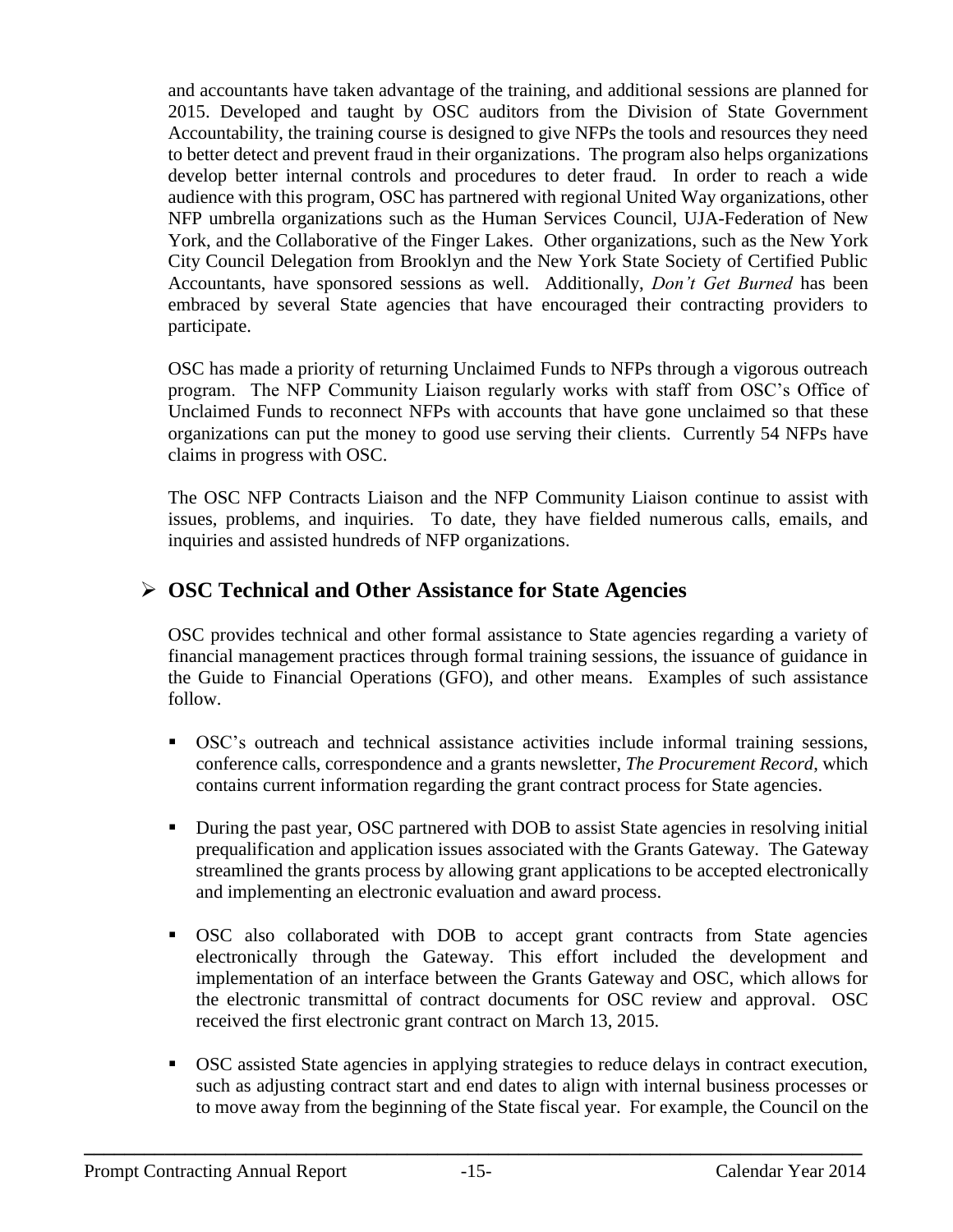Arts (Arts) consulted with OSC in order to realign the contract term for various programs to utilize multiyear contracting. This resulted in fewer contract transactions and less prompt contracting interest liability. In 2013, 100 percent of Arts 1,848 contracts were late. In 2014, of Arts 665 contracts, 140 (21 percent) were late.

## <span id="page-19-0"></span>**Not-for-Profit Contracting Advisory Committee**

OSC has continued to work actively as a member of the Not-for-Profit Contracting Advisory Committee, which includes eight appointed members and eight ex officio members. Of the appointed members, four who represent NFP organizations providing services in the State are appointed by the Governor, and two each are appointed by the Governor upon recommendation of the Majority Leader of the Senate and the Speaker of the Assembly. The eight ex officio members of the committee, include one each designated from DOB, OAG, OSC, and SED, as well as four designated by the Governor from among the following agencies: the Department of State (DOS); the Office of Temporary and Disability Assistance (OTDA); the Office of Mental Health; the Office of People with Developmental Disabilities; the Department of Labor (DOL); OCFS; and DOH. The Governor designates an appointee to serve as Chair of the Committee. The advisory committee meets at least quarterly, and upon its own initiative may: comment and report on the implementation and operation of the NFP short-term revolving loan fund; advise the Governor, the Comptroller, and State agencies on the implementation and operation of the Prompt Contracting Law; evaluate the benefits of requiring all State agencies to use standard contract language and the extent to which standard language may be effectively included in contracts with NFP organizations; review annually the Prompt Contracting Report; and propose any legislation the Committee finds necessary to improve the revolving loan fund and the Prompt Contracting Law. The Committee reports to the Governor and the Legislature with recommendations on improving the procedures for contracting with NFP organizations.

During 2014, the Committee considered many matters, including Grants Gateway prequalification; Grants Reform; indirect costs; Executive Order 38 - NFP Executive Compensation; cross-agency assessment of program reviews and financial audits; and the Nonprofit Revitalization Act.

# <span id="page-19-1"></span>**V. Review of Recommendations Made in the Prompt Contracting Annual Report for Calendar Year 2013 (Issued in May 2014)**

1. State agencies should make prompt contracting a priority. This remains the single most important action to achieve prompt contracting and reduce costs to the State and to NFPs. Adequate resources and the attention of State agency leadership are needed. Timely review and allocation of funding for contracts are imperative.

*OSC data shows that for all grant contracts executed in 2014 that were subject to OSC review, 92 percent were executed past the start date. Approximately 77 percent of all State agencyreported contracts were late. Although efforts are ongoing to streamline grant processing, we have not yet seen the impacts on processing times.*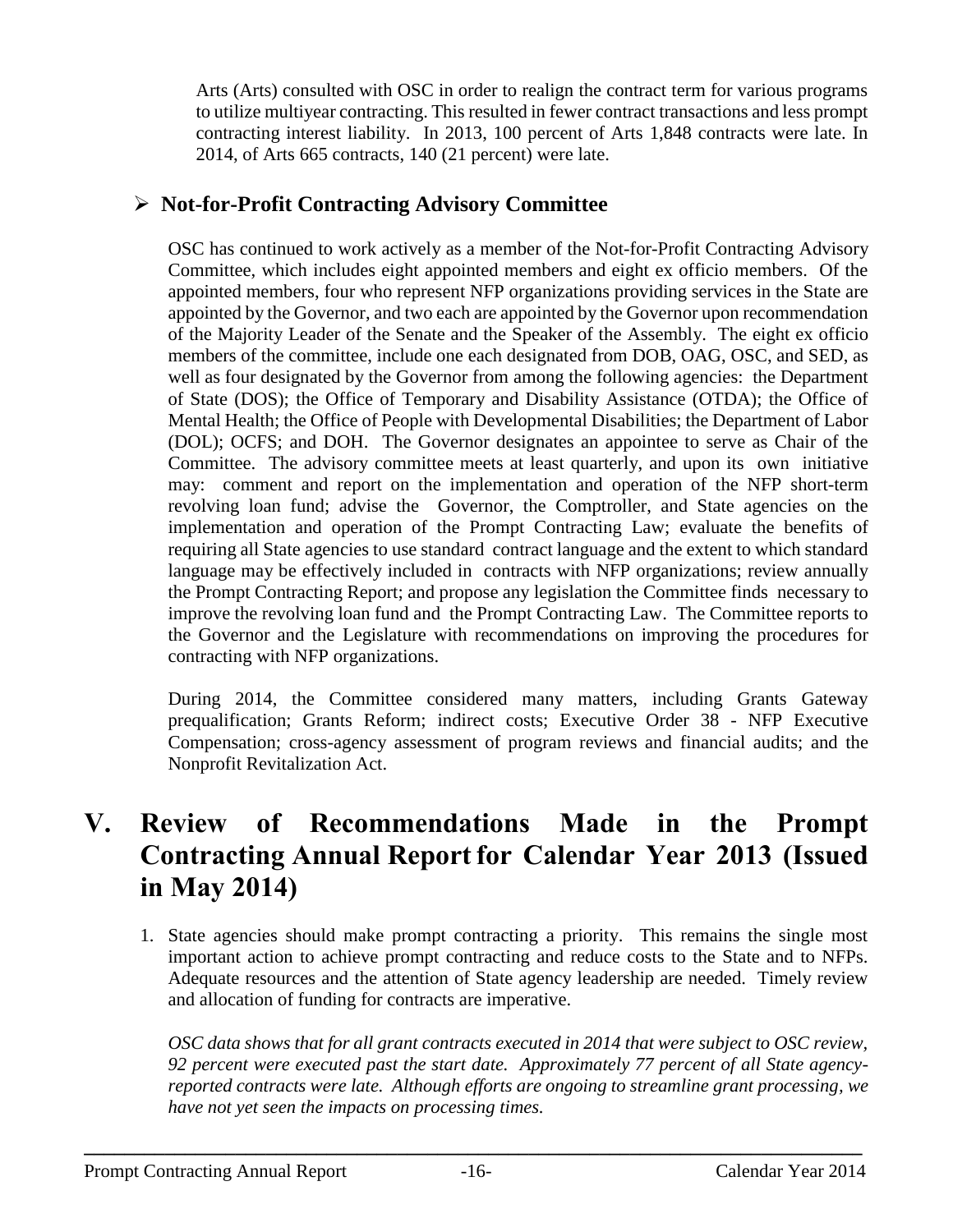2. State agencies should pay prompt contracting interest with the first payment when interest is due.

*In 2014, the Legislature passed a bill requiring State agencies to pay prompt contracting interest with the first payment due after the start of a late contract (A.8964 (Englebright) and S.6482 (DeFrancisco)). Although the payment of prompt contracting interest continues to be an issue, the bill was vetoed with the argument that resources would be better directed to streamlining the contract process. While there is no doubt that the process improvements will bring results, NFPs bear significant fiscal burdens as a consequence of late contracting.*

3. Every State agency should streamline its own internal grant program planning and development process. An important component of this streamlining is the realignment of contract start dates to reflect the time required for the procurement process.

*Based on self-reported data, State agencies have not made significant progress in reducing the amount of time it takes to complete the procurement process. Additionally, NFP leaders continue to identify inefficiencies and duplication in grant procurement processes. Notably, despite the new Grants Gateway document vault, the web-based system for storing business documents, NFPs continue to be asked for duplicate copies as well as additional documents not contained in the vault. These requests contribute to contracting delays.*

4. New York State should utilize the data from the Grants Gateway to assess potential improvements to grant processing and enhancements to the Prompt Contracting Law, such as simplifying the calculation of interest payments.

*The Grants Gateway provides significant workload management tools to manage State agency and NFP progress toward the goal of prompt contracting. At this time five State agencies are using this functionality, with that number expected to grow substantially over the coming year.*

5. New York State should consider requiring NFPs to be prequalified only prior to grant contract execution (not prior to application) in order to ensure the broadest pool of applicants possible.

*The Executive implemented a new policy that allows NFPs that proactively update their document vaults with current information and reports prior to expiration to remain prequalified, while NFPs that allow their documentation to expire will continue to lose their prequalification status.*

# <span id="page-20-0"></span>**VI. Prompt Contracting Annual Report Recommendations for 2015**

- 1. State agencies need to make prompt contracting a priority. This remains the single most important action to achieve prompt contracting and reduce costs to the State and to NFPs. Adequate resources and the attention and accountability of State agency leadership are needed.
- 2. Once fully operational, the Grants Gateway should report quarterly on timeliness of prompt contracting and the amount of interest paid on late contracts.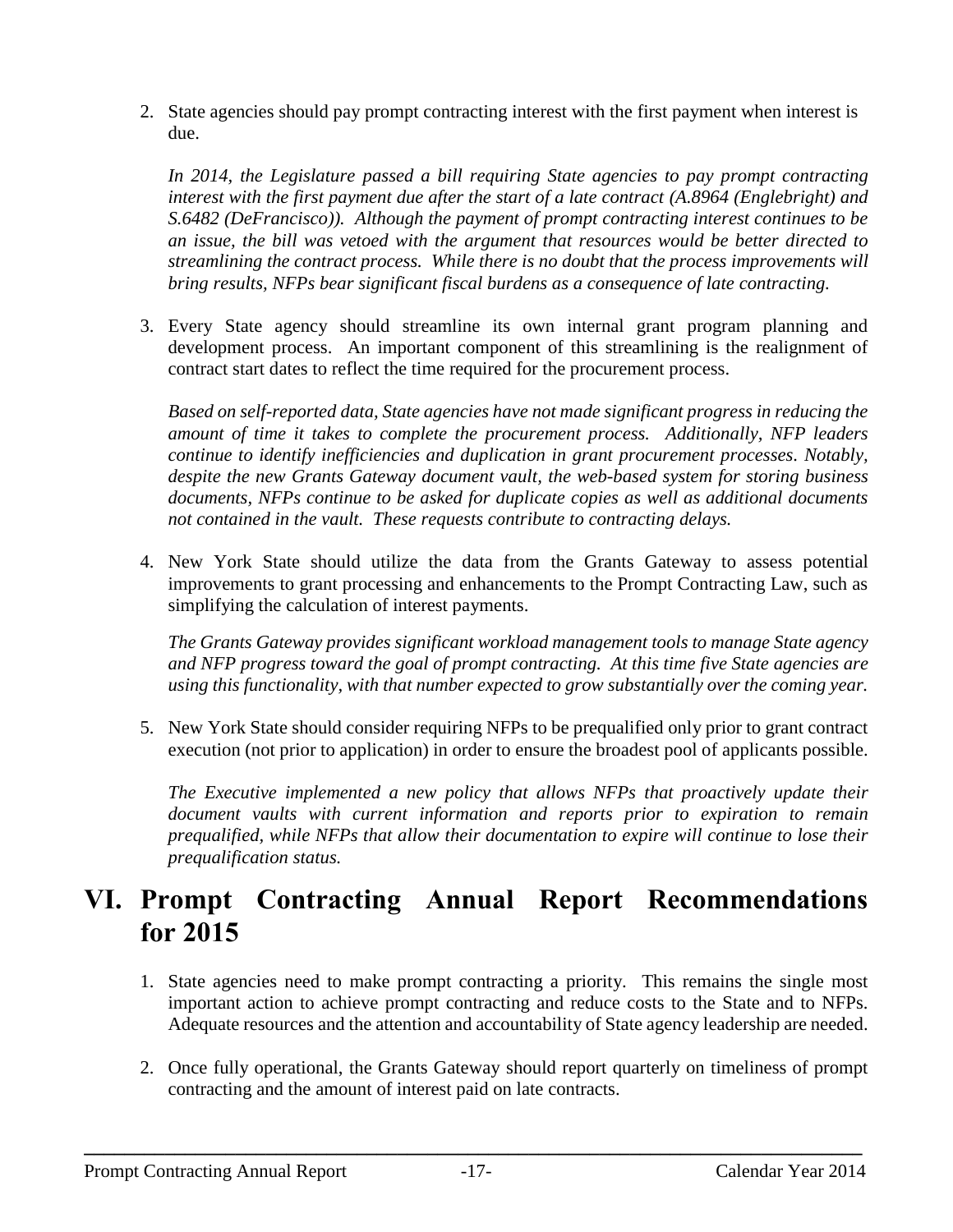- 3. Prompt contracting interest should be automatically calculated and assessed to ensure that the NFPs receive what is required by law.
- 4. State agencies should ensure they are taking full advantage of the tools available pursuant to the Prompt Contracting Law, including written directives, suspension notifications, bridge funding to include advances, and fifth quarter funding facilitated by Grants Gateway functionality.
- 5. The State should develop a mechanism to provide bridge funding when moneys have been appropriated and allocated for new contracts but the contracts are still pending. Similar to a written directive used with contract renewals, this would be an abbreviated agreement approved by the State agency and OSC. It would provide partial advance funding for services to begin. In the event a contract is not finalized, the grantee would repay any unused funds. The 1991 Law anticipated the need for such a mechanism.
- 6. Universal standards should be developed across State agencies for grant procurement and contracting. Although the intent of the document vault is to provide a centralized repository and the Master Grant Contract is intended to provide consistent language, there are indications that some State agencies continue to add their own unique requirements. These inconsistencies further encourage delays in contract processing.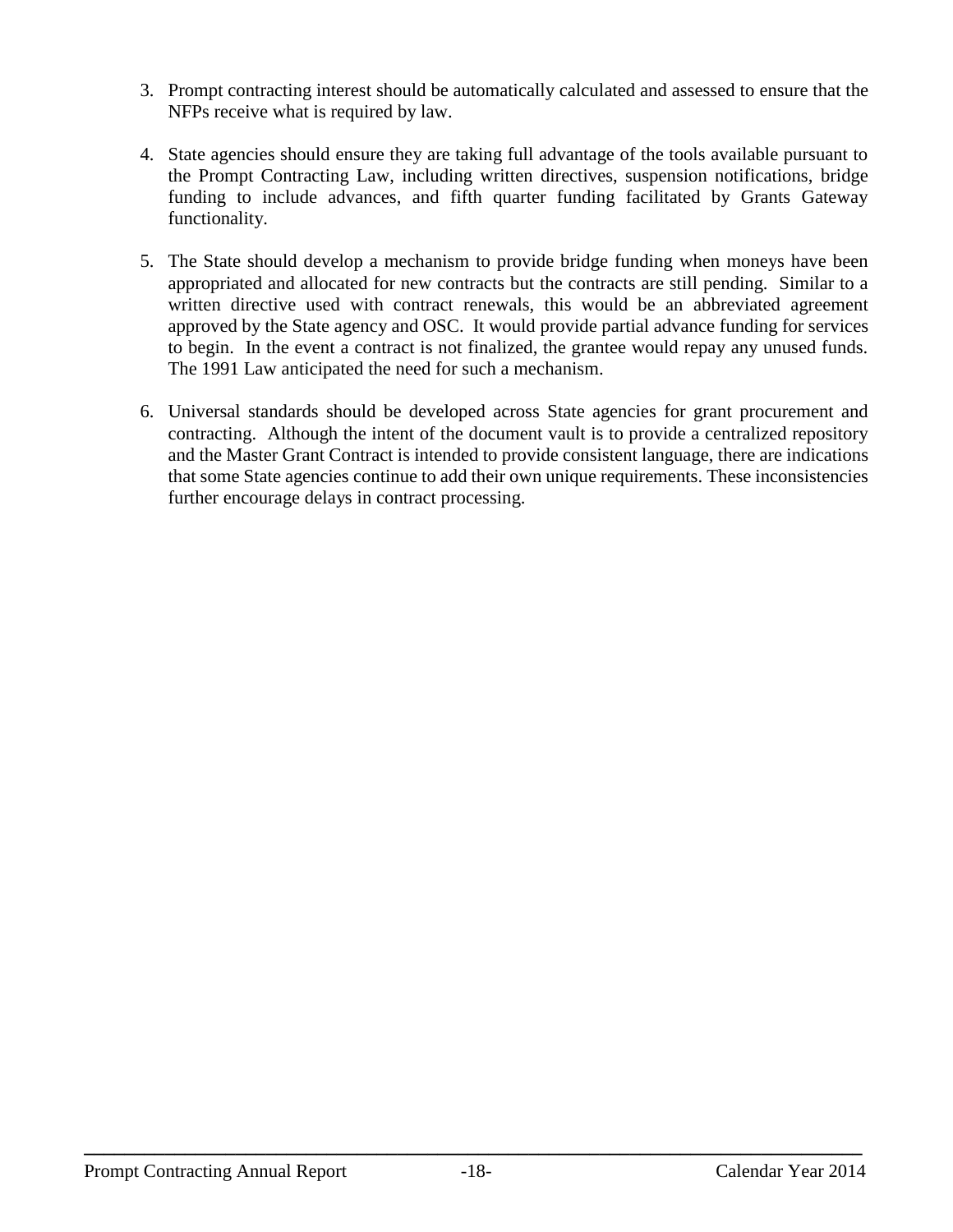# **Appendix A**

**Table 1**

#### <span id="page-22-0"></span>**Information Provided by State Agencies for the Prompt Contracting Annual Report Calendar Year 2014 - Data in Alphabetical Order by Agency Name**

| <b>Agency Name</b>                                 | Number of<br><b>NFP</b><br>Contracts<br>(Total) | Number of<br><b>NFP</b><br>Contracts<br>(New) | Number of<br><b>NFP</b><br>Contracts<br>(Renewals) | Number of<br><b>NFP Late</b><br>Contracts*<br>(Total) |
|----------------------------------------------------|-------------------------------------------------|-----------------------------------------------|----------------------------------------------------|-------------------------------------------------------|
| Aging, Office for the                              | 113                                             | 113                                           | $\overline{0}$                                     | 110                                                   |
| Agriculture & Markets, Department of               | 39                                              | 38                                            | 1                                                  | 39                                                    |
| Alcoholism & Substance Abuse Services, Office of   | 156                                             | 156                                           | $\boldsymbol{0}$                                   | 155                                                   |
| Arts, Council on the                               | 665                                             | 665                                           | $\overline{0}$                                     | 140                                                   |
| Children & Family Services, Office of              | 1160                                            | 870                                           | 290                                                | 946                                                   |
| City University of New York                        | $\overline{2}$                                  | $\overline{2}$                                | $\overline{0}$                                     | $\theta$                                              |
| Corrections and Community Supervision,             |                                                 |                                               |                                                    |                                                       |
| Department of                                      | 7                                               | 5                                             | 2                                                  | 7                                                     |
| Criminal Justice Services, Division of             | 178                                             | 178                                           | $\overline{0}$                                     | 65                                                    |
| Economic Development, Department of                | 32                                              | 22                                            | 10                                                 | 32                                                    |
| Education, Department of                           | 190                                             | 103                                           | 87                                                 | 112                                                   |
| Environmental Conservation, Department of          | 26                                              | 26                                            | $\overline{0}$                                     | 26                                                    |
| General Services, Office of**                      | 24                                              | 24                                            | $\overline{0}$                                     | 24                                                    |
| Health, Department of                              | 525                                             | 204                                           | 321                                                | 523                                                   |
| <b>Higher Education Services Corporation</b>       | 29                                              | 29                                            | $\boldsymbol{0}$                                   | 23                                                    |
| Homeland Security and Emergency Services,          |                                                 |                                               |                                                    |                                                       |
| Office of                                          | 87                                              | 87                                            | $\boldsymbol{0}$                                   | 87                                                    |
| Housing & Community Renewal, Division of           | 59                                              | 59                                            | $\boldsymbol{0}$                                   | 59                                                    |
| <b>Interest on Lawyer Account Fund</b>             | $\overline{0}$                                  | $\boldsymbol{0}$                              | $\boldsymbol{0}$                                   | $\overline{0}$                                        |
| Justice Center for the Protection of People with   |                                                 |                                               |                                                    |                                                       |
| <b>Special Needs</b>                               | $\mathbf{0}$                                    | $\overline{0}$                                | $\overline{0}$                                     | $\boldsymbol{0}$                                      |
| Labor, Department of                               | 104                                             | 104                                           | $\Omega$                                           | 82                                                    |
| Mental Health, Office of                           | 415                                             | 57                                            | 358                                                | 349                                                   |
| Motor Vehicles, Department of                      | 54                                              | 54                                            | $\boldsymbol{0}$                                   | 34                                                    |
| Parks, Recreation and Historic Preservation,       |                                                 |                                               |                                                    |                                                       |
| Office of                                          | 89                                              | 89                                            | $\theta$                                           | 89                                                    |
| People With Developmental Disabilities, Office for | 272                                             | 222                                           | 50                                                 | 268                                                   |
| Prevention of Domestic Violence, Office for the    | 1                                               | 1                                             | $\boldsymbol{0}$                                   | 1                                                     |
| Public Service, Department of                      | $\boldsymbol{0}$                                | $\boldsymbol{0}$                              | $\boldsymbol{0}$                                   | $\boldsymbol{0}$                                      |
| State, Department of                               | 49                                              | 9                                             | 40                                                 | 49                                                    |
| State University of New York Administration        | 10                                              | 9                                             | 1                                                  | 9                                                     |
| Temporary & Disability Assistance, Office of       | 115                                             | 115                                           | $\boldsymbol{0}$                                   | 112                                                   |
| Transportation, Department of                      | 49                                              | 48                                            | 1                                                  | 49                                                    |
| Victim Services, Office of                         | 180                                             | 180                                           | $\overline{0}$                                     | 178                                                   |
| <b>TOTALS:</b>                                     | 4,630                                           | 3,469                                         | 1,161                                              | 3,568                                                 |

\*Late contracts are identified as contracts approved after the start or renewal date.

\*\* The Office of General Services reports on behalf of the Board of Elections, the Hudson River Valley Greenway, the Office of Indigent Legal Services, and the Office of Veterans Affairs.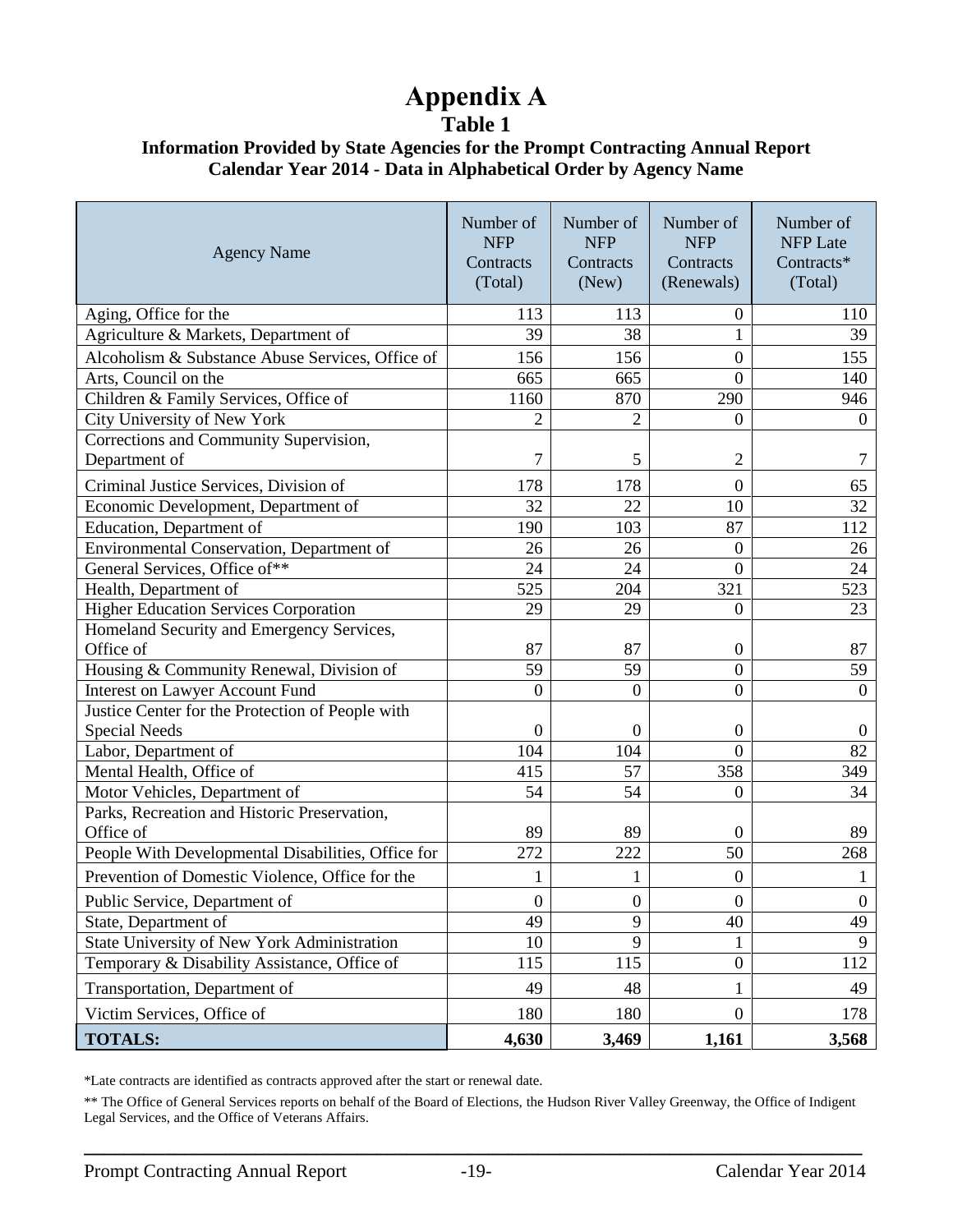# **Appendix A**

### **Table 2**

#### **Information Provided by State Agencies for the Prompt Contracting Annual Report Calendar Year 2014 - Data in Order by Number of Late Contracts**

| <b>Agency Name</b>                                        | Number of<br><b>NFP</b><br>Contracts<br>(Total) | Number of<br><b>NFP</b><br>Contracts<br>(New) | Number of<br><b>NFP</b><br>Contracts<br>(Renewals) | Number of NFP<br>Late<br>Contracts*<br>(Total) |
|-----------------------------------------------------------|-------------------------------------------------|-----------------------------------------------|----------------------------------------------------|------------------------------------------------|
| Children & Family Services, Office of                     | 1160                                            | 870                                           | 290                                                | 946 (82%)                                      |
| Health, Department of                                     | 525                                             | 204                                           | 321                                                | 523 (99%)                                      |
| Mental Health, Office of                                  | 415                                             | 57                                            | 358                                                | 349 (84%)                                      |
| People With Developmental Disabilities, Office for        | 272                                             | 222                                           | 50                                                 | 268 (99%)                                      |
| Victim Services, Office of                                | 180                                             | 180                                           | $\boldsymbol{0}$                                   | 178 (99%)                                      |
| Alcoholism & Substance Abuse Services, Office of          | 156                                             | 156                                           | $\overline{0}$                                     | 155 (99%)                                      |
| Arts, Council on the                                      | 665                                             | 665                                           | $\mathbf{0}$                                       | 140 (21%)                                      |
| Education, Department of                                  | 190                                             | 103                                           | 87                                                 | 112 (59%)                                      |
| Temporary & Disability Assistance, Office of              | 115                                             | 115                                           | $\boldsymbol{0}$                                   | 112 (97%)                                      |
| Aging, Office for the                                     | 113                                             | 113                                           | $\boldsymbol{0}$                                   | 110 (97%)                                      |
| Parks, Recreation and Historic Preservation,<br>Office of | 89                                              | 89                                            | $\boldsymbol{0}$                                   | 89 (100%)                                      |
| Homeland Security and Emergency Services,                 |                                                 |                                               |                                                    |                                                |
| Office of                                                 | 87                                              | 87                                            | $\boldsymbol{0}$                                   | 87 (100%)                                      |
| Labor, Department of                                      | 104                                             | 104                                           | $\overline{0}$                                     | 82 (79%)                                       |
| Criminal Justice Services, Division of                    | 178                                             | 178                                           | $\boldsymbol{0}$                                   | 65 (37%)                                       |
| Housing & Community Renewal, Division of                  | 59                                              | 59                                            | $\boldsymbol{0}$                                   | 59 (100%)                                      |
| State, Department of                                      | 49                                              | 9                                             | 40                                                 | 49 (100%)                                      |
| Transportation, Department of                             | 49                                              | 48                                            | 1                                                  | 49 (100%)                                      |
| Agriculture & Markets, Department of                      | 39                                              | 38                                            | $\mathbf{1}$                                       | 39 (100%)                                      |
| Motor Vehicles, Department of                             | 54                                              | 54                                            | $\overline{0}$                                     | 34 (63%)                                       |
| Economic Development, Department of                       | 32                                              | 22                                            | 10                                                 | 32 (100%)                                      |
| Environmental Conservation, Department of                 | 26                                              | 26                                            | $\boldsymbol{0}$                                   | 26 (100%)                                      |
| General Services, Office of**                             | 24                                              | 24                                            | $\overline{0}$                                     | 24 (100%)                                      |
| <b>Higher Education Services Corporation</b>              | 29                                              | 29                                            | $\boldsymbol{0}$                                   | 23 (79%)                                       |
| State University of New York Administration               | 10                                              | 9                                             | $\mathbf{1}$                                       | $9(90\%)$                                      |
| Corrections and Community Supervision,                    |                                                 |                                               |                                                    |                                                |
| Department of                                             | 7                                               | 5                                             | $\mathbf{2}$                                       | $7(100\%)$                                     |
| Prevention of Domestic Violence, Office for the           | $\,1$                                           | $\mathbf{1}$                                  | $\boldsymbol{0}$                                   | $1(100\%)$                                     |
| City University of New York                               | $\overline{2}$                                  | $\mathfrak{2}$                                | $\boldsymbol{0}$                                   | $\Omega$                                       |
| Justice Center for the Protection of People with          |                                                 |                                               |                                                    |                                                |
| <b>Special Needs</b>                                      | $\boldsymbol{0}$                                | $\boldsymbol{0}$                              | $\boldsymbol{0}$                                   | $\boldsymbol{0}$                               |
| <b>Interest on Lawyer Account Fund</b>                    | $\overline{0}$                                  | $\overline{0}$                                | $\boldsymbol{0}$                                   | $\overline{0}$                                 |
| Public Service, Department of                             | $\overline{0}$                                  | $\mathbf{0}$                                  | $\boldsymbol{0}$                                   | $\theta$                                       |
| <b>TOTALS:</b>                                            | 4,630                                           | 3,469                                         | 1,161                                              | 3,568 (77%)                                    |

\*Late contracts are identified as contracts approved after the start or renewal date.

\*\* The Office of General Services reports on behalf of the Board of Elections, the Hudson River Valley Greenway, the Office of Indigent Legal Services, and the Office of Veterans Affairs.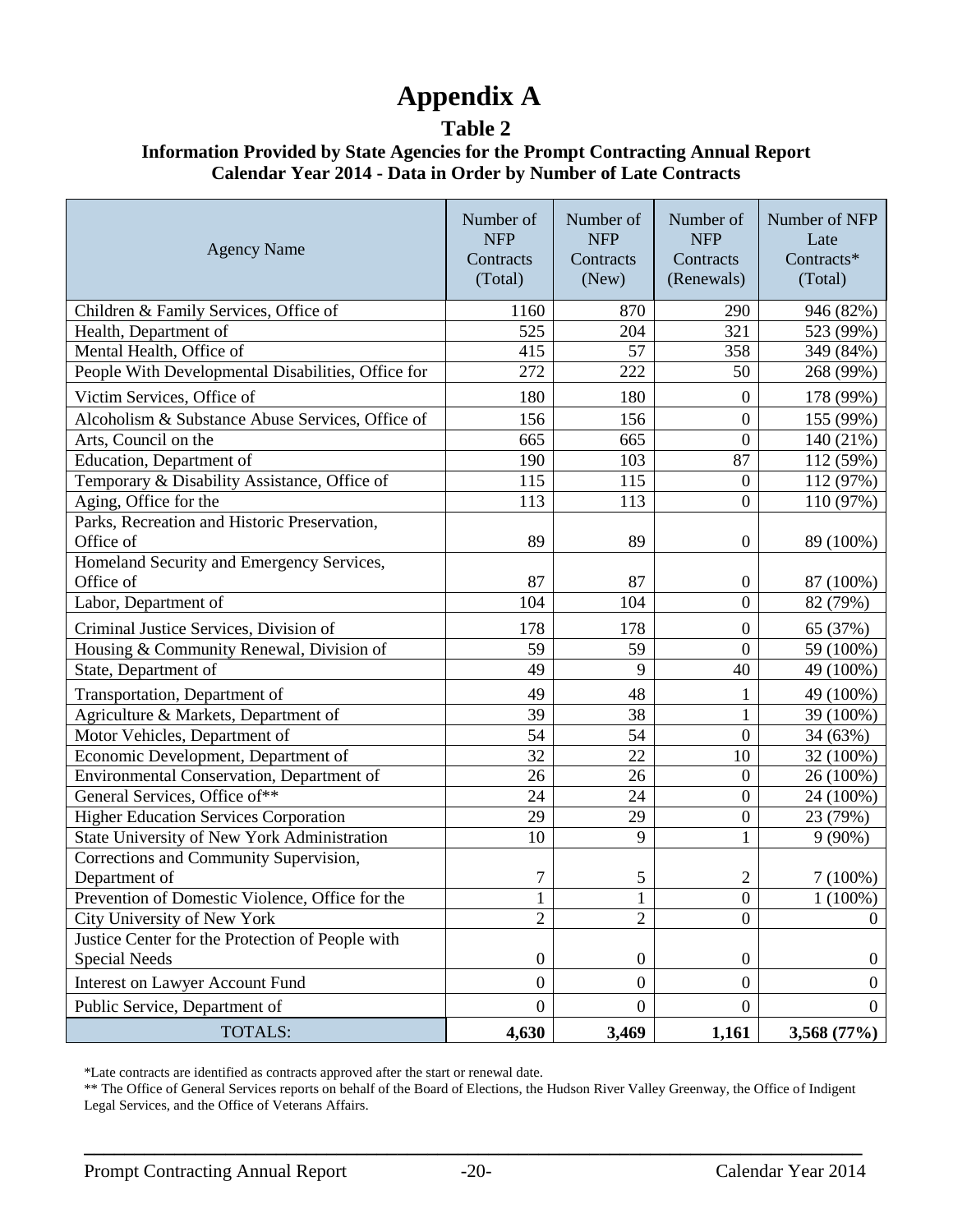## **APPENDIX B**

## **Reporting Methodology**

<span id="page-24-0"></span>Using information gathered from the Statewide Financial System (SFS), OSC's Bureau of Contracts was able to identify 30 State agencies as having grant contracts with not-for-profit organizations (*refer to Appendix A).* An electronic reminder requesting that the State agency's prompt contracting information be submitted to OSC by March 31, 2015 was sent to each of these agencies, along with the following reporting format and reporting instructions. To ensure consistency in reporting, central agencies with multiple regional offices reported the required information for all regional offices.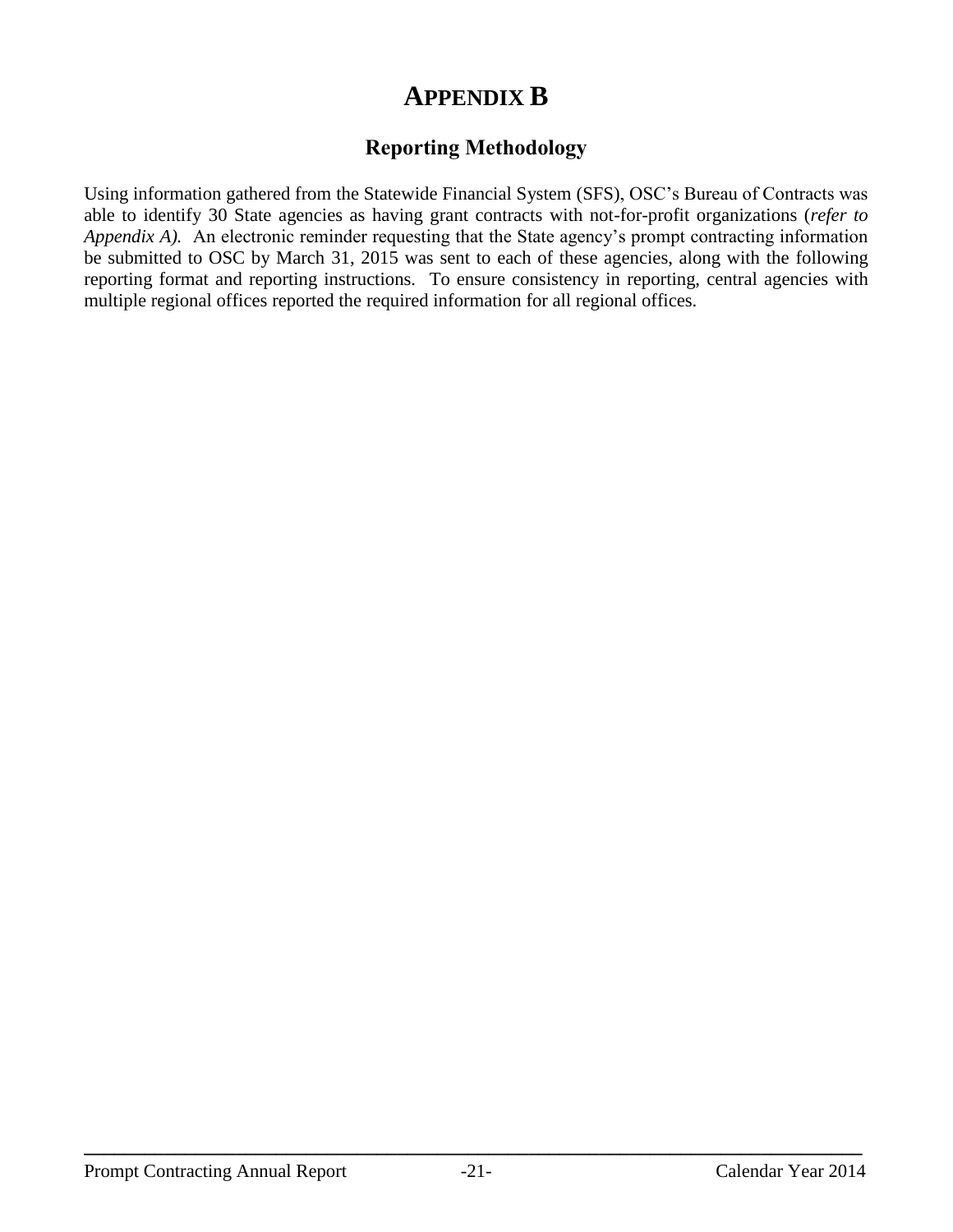## **Prompt Contracting Instructions for Reporting Agency Specific Data on Not-For-Profit (NFP) Grant Program Contracts with Start Dates of January 2, 2014 through January 1, 2015**

### **Due Date: March 31, 2015**

#### **Instructions for Completion**

For compliance and reporting purposes, this report should contain the following information by column:

| <b>Column 1</b> | Enter the name of the Grant Program. If you have more than one reportable Grant<br>Program (i.e., Child Care, Youth Center Services, Meals on Wheels, etc.) report each<br>program separately. Do not use this worksheet to report on Legislative Initiative Grant<br>contracts.                                                                                                                       |  |  |  |  |  |  |  |  |  |
|-----------------|--------------------------------------------------------------------------------------------------------------------------------------------------------------------------------------------------------------------------------------------------------------------------------------------------------------------------------------------------------------------------------------------------------|--|--|--|--|--|--|--|--|--|
| <b>Column 2</b> | Enter by Grant Program, the total number of new and renewal NFP contracts that had<br>start dates of January 2, 2014 through January 1, 2015, and are subject to the Prompt<br>Contracting Law which excludes capital funded projects and contracts executed<br>through the use of a single or sole source (see SFL, Article XI-B, Section 179-q).                                                     |  |  |  |  |  |  |  |  |  |
| Column 3        | Enter by Grant Program, the total number of new and renewal NFP contracts that did<br>not meet legislated time frames (150 days from the enacted appropriation for<br>noncompetitive contracts, 150 days for 100 percent federally funded contracts from the<br>date that the State agency receives the notice of federal grant award and 180 days for<br>competitive program contracts). <sup>3</sup> |  |  |  |  |  |  |  |  |  |
| <b>Column 4</b> | Enter by Grant Program the total number of new and renewal NFP contracts that met<br>the legislated time frames and were not approved by the contract start or renewal dates.                                                                                                                                                                                                                          |  |  |  |  |  |  |  |  |  |
| Column 5        | Enter by Grant Program the total number of new and renewal NFP contracts that did<br>not meet the legislated time frames and were not approved by the contract start or<br>renewal dates.                                                                                                                                                                                                              |  |  |  |  |  |  |  |  |  |
| Column 6        | Choose by Grant Program the primary reason why NFP contracts were not approved<br>by the start or renewal dates. Choose from below the most prevalent reason contracts<br>were late.                                                                                                                                                                                                                   |  |  |  |  |  |  |  |  |  |
|                 | $\triangleright$ Contract documents not returned by NFP organizations in a timely manner.                                                                                                                                                                                                                                                                                                              |  |  |  |  |  |  |  |  |  |
|                 | $\triangleright$ Agency processing delays due to internal or external circumstances.                                                                                                                                                                                                                                                                                                                   |  |  |  |  |  |  |  |  |  |
|                 | $\triangleright$ Prompt Contracting Law time frame requirements do not provide adequate time<br>for agency procurement process.                                                                                                                                                                                                                                                                        |  |  |  |  |  |  |  |  |  |
|                 | $\triangleright$ Other, please see Column 8.                                                                                                                                                                                                                                                                                                                                                           |  |  |  |  |  |  |  |  |  |
|                 | <sup>3</sup> Refer to the Guide to Financial Operations (GFO) for detailed information on time frames for                                                                                                                                                                                                                                                                                              |  |  |  |  |  |  |  |  |  |

new and renewal NFP contracts (GFO Chapter XI, Section 4A).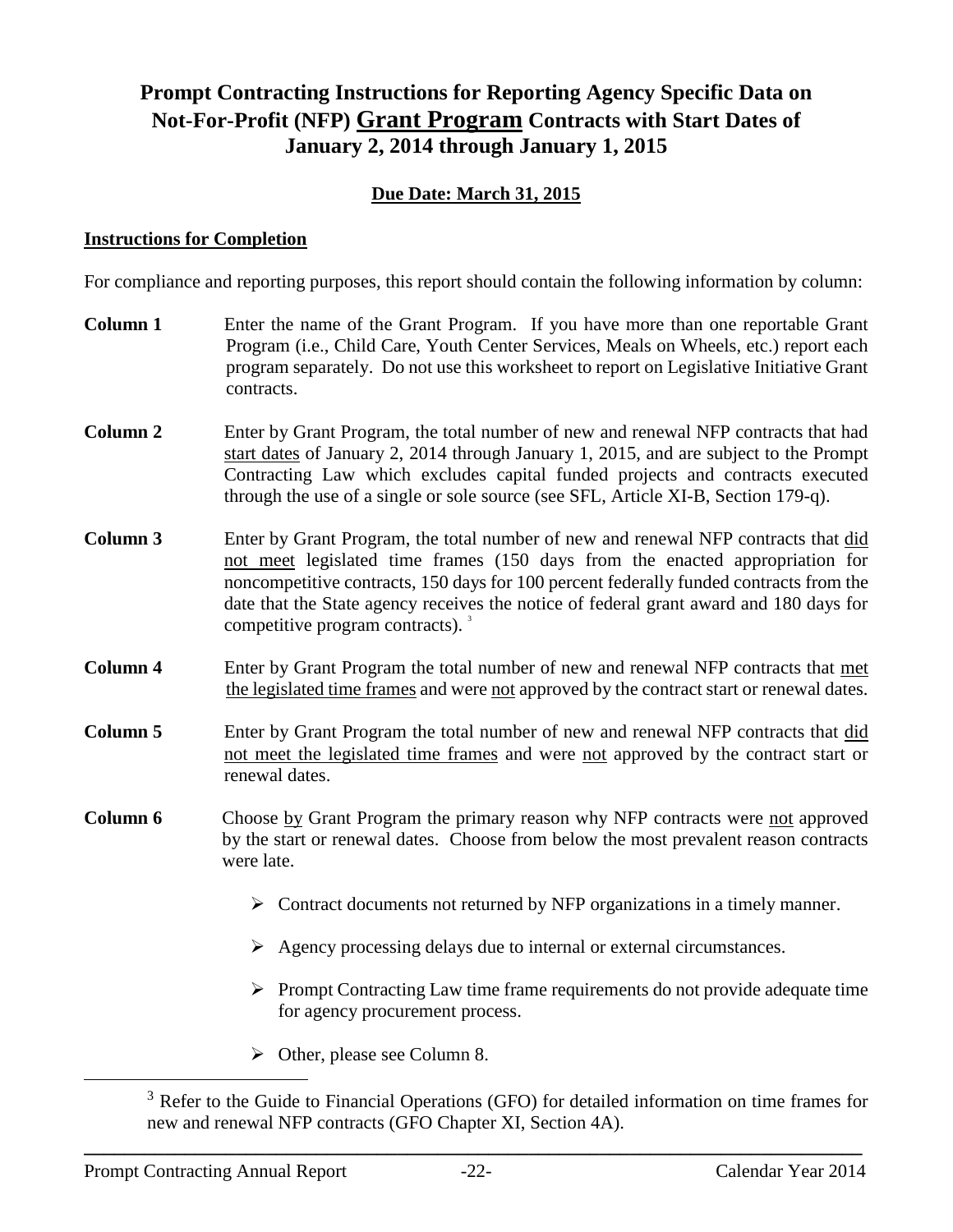| Column <sub>7</sub> | Enter by Grant Program, the number of NFP contracts associated with the primary<br>reason in Column 6.                                                                                                                        |
|---------------------|-------------------------------------------------------------------------------------------------------------------------------------------------------------------------------------------------------------------------------|
| Column 8            | Enter by Grant Program (when "Other" was selected in Column 6) the specific reason<br>why NFP contracts were not approved by the start or renewal dates.                                                                      |
| Column 9            | Enter by Grant Program the number of NFP contracts that are potentially interest-<br>eligible (contracts that were not executed before the start date and any missed payment<br>was made more than 30 days after it was due). |
| Column 10           | Enter by Grant Program, only the number of potentially interest - eligible (Column 9)<br>NFP contracts for which interest was paid.                                                                                           |
| Column 11           | Enter by Grant Program, the total dollar amount of paid interest for NFP contracts noted<br>in Column 10.                                                                                                                     |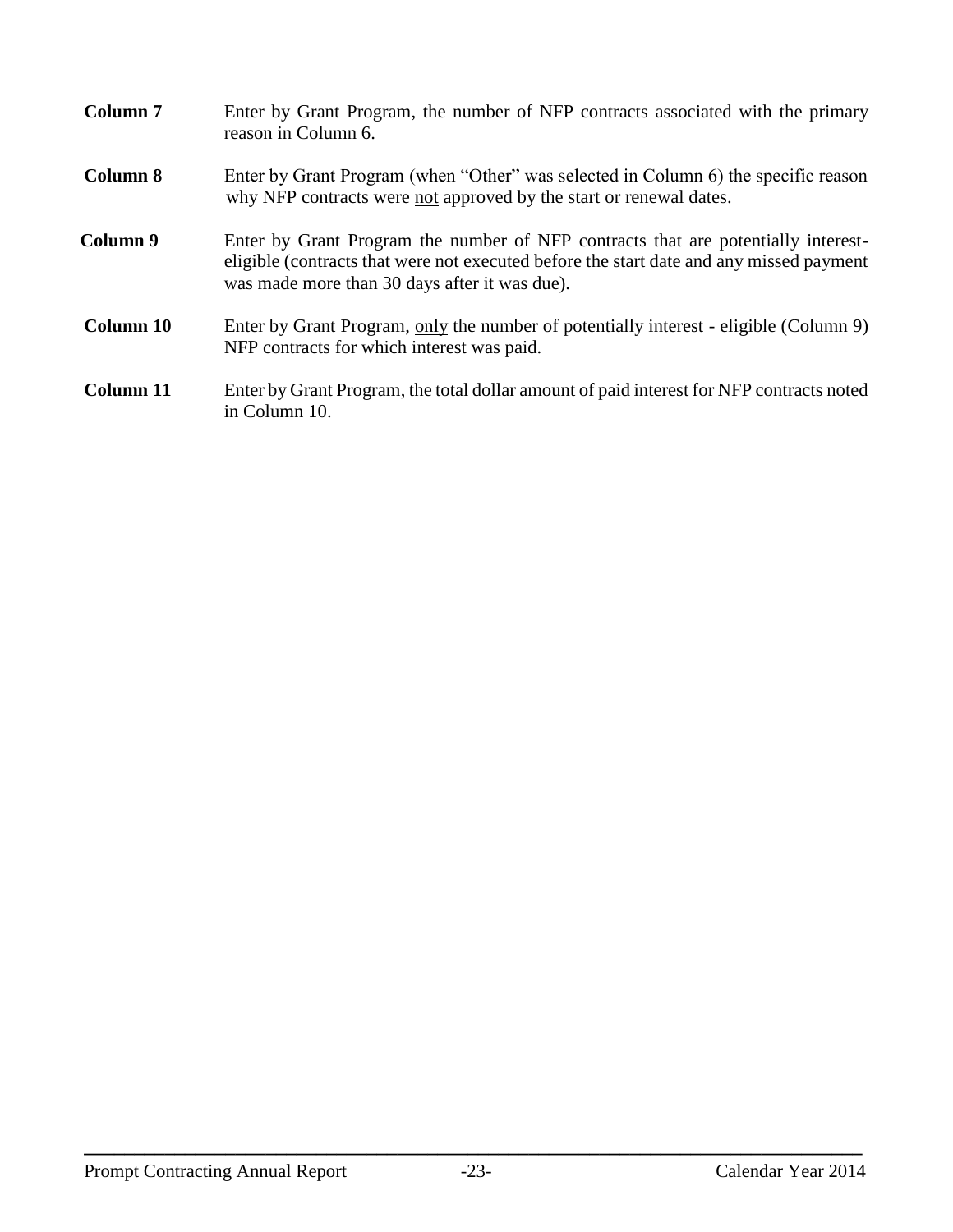| OFFICE OF THE STATE COMPTROLLER |                                                                                                                                                                                                                                                           |                                     |            |                                                                                              |            |                                                                                                                                                                                |                                                                                                                                                                    |                |                                                                                                                    |                                                                              |                                                                                                                                                                             |                                                                                   |                                                                         |                                           |
|---------------------------------|-----------------------------------------------------------------------------------------------------------------------------------------------------------------------------------------------------------------------------------------------------------|-------------------------------------|------------|----------------------------------------------------------------------------------------------|------------|--------------------------------------------------------------------------------------------------------------------------------------------------------------------------------|--------------------------------------------------------------------------------------------------------------------------------------------------------------------|----------------|--------------------------------------------------------------------------------------------------------------------|------------------------------------------------------------------------------|-----------------------------------------------------------------------------------------------------------------------------------------------------------------------------|-----------------------------------------------------------------------------------|-------------------------------------------------------------------------|-------------------------------------------|
|                                 | Prompt Contracting Worksheet for Grant Contracts with Not-For-Profits (NFPs) With Start Dates Within 1/2/14 - 1/1/15<br>***Do Not Modify This Form - OSC will be Analyzing this Form via an Automated Program - Modified Forms will not be<br>Accepted*** |                                     |            |                                                                                              |            |                                                                                                                                                                                |                                                                                                                                                                    |                |                                                                                                                    |                                                                              |                                                                                                                                                                             |                                                                                   |                                                                         |                                           |
|                                 | Due Date: March 31, 2015                                                                                                                                                                                                                                  |                                     |            |                                                                                              |            |                                                                                                                                                                                |                                                                                                                                                                    |                |                                                                                                                    |                                                                              |                                                                                                                                                                             |                                                                                   |                                                                         |                                           |
|                                 |                                                                                                                                                                                                                                                           |                                     |            |                                                                                              |            |                                                                                                                                                                                |                                                                                                                                                                    | <b>AGENCY:</b> |                                                                                                                    |                                                                              |                                                                                                                                                                             |                                                                                   |                                                                         |                                           |
|                                 | <b>CONTRACT DATA</b>                                                                                                                                                                                                                                      |                                     |            |                                                                                              |            |                                                                                                                                                                                |                                                                                                                                                                    |                |                                                                                                                    | <b>LATE CONTRACTING</b><br><b>INTEREST DATA</b><br><b>REASONS &amp; DATA</b> |                                                                                                                                                                             |                                                                                   |                                                                         |                                           |
| 1                               |                                                                                                                                                                                                                                                           | $\mathbf{2}$                        |            | 3                                                                                            | 4          |                                                                                                                                                                                | 5                                                                                                                                                                  |                | 6                                                                                                                  | $\overline{7}$                                                               | 8                                                                                                                                                                           | 9                                                                                 | 10                                                                      | 11                                        |
| Grant<br>Program                |                                                                                                                                                                                                                                                           | <b>Total NFP Grant</b><br>Contracts |            | <b>Total NFP Grant</b><br><b>Contracts That</b><br>Did Not Meet<br>Legislated Time<br>frames |            | <b>Total NFP Grant</b><br><b>Contracts That</b><br><b>Met Legislated</b><br>Time frames And<br>Were Not<br>Approved by the<br><b>Contract Start or</b><br><b>Renewal Dates</b> | <b>Total NFP Grant</b><br><b>Contracts That</b><br>Did Not Meet<br>Legislated Time<br>frames And Were<br>Not Approved by<br>the Contract Start<br>or Renewal Dates |                | Primary Reason Why<br><b>NFP Grant Contracts</b><br>Were Not Approved<br>by the Contract Start<br>or Renewal Dates | Number of<br>Late<br>Contracts<br>Associated<br>With<br>Primary<br>Reason    | If "Other"<br>was<br>Selected as<br>the Primary<br>Reason Why<br>NFP Grant<br>Contracts<br>Were Not<br>Approved by<br>the Contract<br>Start or<br>Renewal<br>Dates, Fill in | Number of<br><b>NFP Grant</b><br>Contracts<br>Potentially<br>Interest<br>Eligible | Number<br>of NFP<br>Grant<br>Contracts<br>Where<br>Interest<br>Was Paid | Total<br>Amount<br>of<br>Interest<br>Paid |
|                                 | <b>New</b>                                                                                                                                                                                                                                                | Renewal                             | <b>New</b> | Renewal                                                                                      | <b>New</b> | Renewal                                                                                                                                                                        | <b>New</b>                                                                                                                                                         | Renewal        |                                                                                                                    |                                                                              | the "Other"<br>Reason                                                                                                                                                       |                                                                                   |                                                                         |                                           |
|                                 |                                                                                                                                                                                                                                                           |                                     |            |                                                                                              |            |                                                                                                                                                                                |                                                                                                                                                                    |                |                                                                                                                    |                                                                              |                                                                                                                                                                             |                                                                                   |                                                                         |                                           |
|                                 |                                                                                                                                                                                                                                                           |                                     |            |                                                                                              |            |                                                                                                                                                                                |                                                                                                                                                                    |                |                                                                                                                    |                                                                              |                                                                                                                                                                             |                                                                                   |                                                                         |                                           |
|                                 |                                                                                                                                                                                                                                                           |                                     |            |                                                                                              |            |                                                                                                                                                                                |                                                                                                                                                                    |                |                                                                                                                    |                                                                              |                                                                                                                                                                             |                                                                                   |                                                                         |                                           |
|                                 |                                                                                                                                                                                                                                                           |                                     |            |                                                                                              |            |                                                                                                                                                                                |                                                                                                                                                                    |                |                                                                                                                    |                                                                              |                                                                                                                                                                             |                                                                                   |                                                                         |                                           |
|                                 |                                                                                                                                                                                                                                                           |                                     |            |                                                                                              |            |                                                                                                                                                                                |                                                                                                                                                                    |                |                                                                                                                    |                                                                              |                                                                                                                                                                             |                                                                                   |                                                                         |                                           |
|                                 |                                                                                                                                                                                                                                                           |                                     |            |                                                                                              |            |                                                                                                                                                                                |                                                                                                                                                                    |                |                                                                                                                    |                                                                              |                                                                                                                                                                             |                                                                                   |                                                                         |                                           |
|                                 |                                                                                                                                                                                                                                                           |                                     |            |                                                                                              |            |                                                                                                                                                                                |                                                                                                                                                                    |                |                                                                                                                    |                                                                              |                                                                                                                                                                             |                                                                                   |                                                                         |                                           |
|                                 |                                                                                                                                                                                                                                                           |                                     |            |                                                                                              |            |                                                                                                                                                                                |                                                                                                                                                                    |                |                                                                                                                    |                                                                              |                                                                                                                                                                             |                                                                                   |                                                                         |                                           |
|                                 |                                                                                                                                                                                                                                                           |                                     |            |                                                                                              |            |                                                                                                                                                                                |                                                                                                                                                                    |                |                                                                                                                    |                                                                              |                                                                                                                                                                             |                                                                                   |                                                                         |                                           |
|                                 |                                                                                                                                                                                                                                                           |                                     |            |                                                                                              |            |                                                                                                                                                                                |                                                                                                                                                                    |                |                                                                                                                    |                                                                              |                                                                                                                                                                             |                                                                                   |                                                                         |                                           |
|                                 |                                                                                                                                                                                                                                                           |                                     |            |                                                                                              |            |                                                                                                                                                                                |                                                                                                                                                                    |                |                                                                                                                    |                                                                              |                                                                                                                                                                             |                                                                                   |                                                                         |                                           |
|                                 |                                                                                                                                                                                                                                                           |                                     |            |                                                                                              |            |                                                                                                                                                                                |                                                                                                                                                                    |                |                                                                                                                    |                                                                              |                                                                                                                                                                             |                                                                                   |                                                                         |                                           |
|                                 |                                                                                                                                                                                                                                                           |                                     |            |                                                                                              |            |                                                                                                                                                                                |                                                                                                                                                                    |                |                                                                                                                    |                                                                              |                                                                                                                                                                             |                                                                                   |                                                                         |                                           |
|                                 |                                                                                                                                                                                                                                                           |                                     |            |                                                                                              |            |                                                                                                                                                                                |                                                                                                                                                                    |                |                                                                                                                    |                                                                              |                                                                                                                                                                             |                                                                                   |                                                                         |                                           |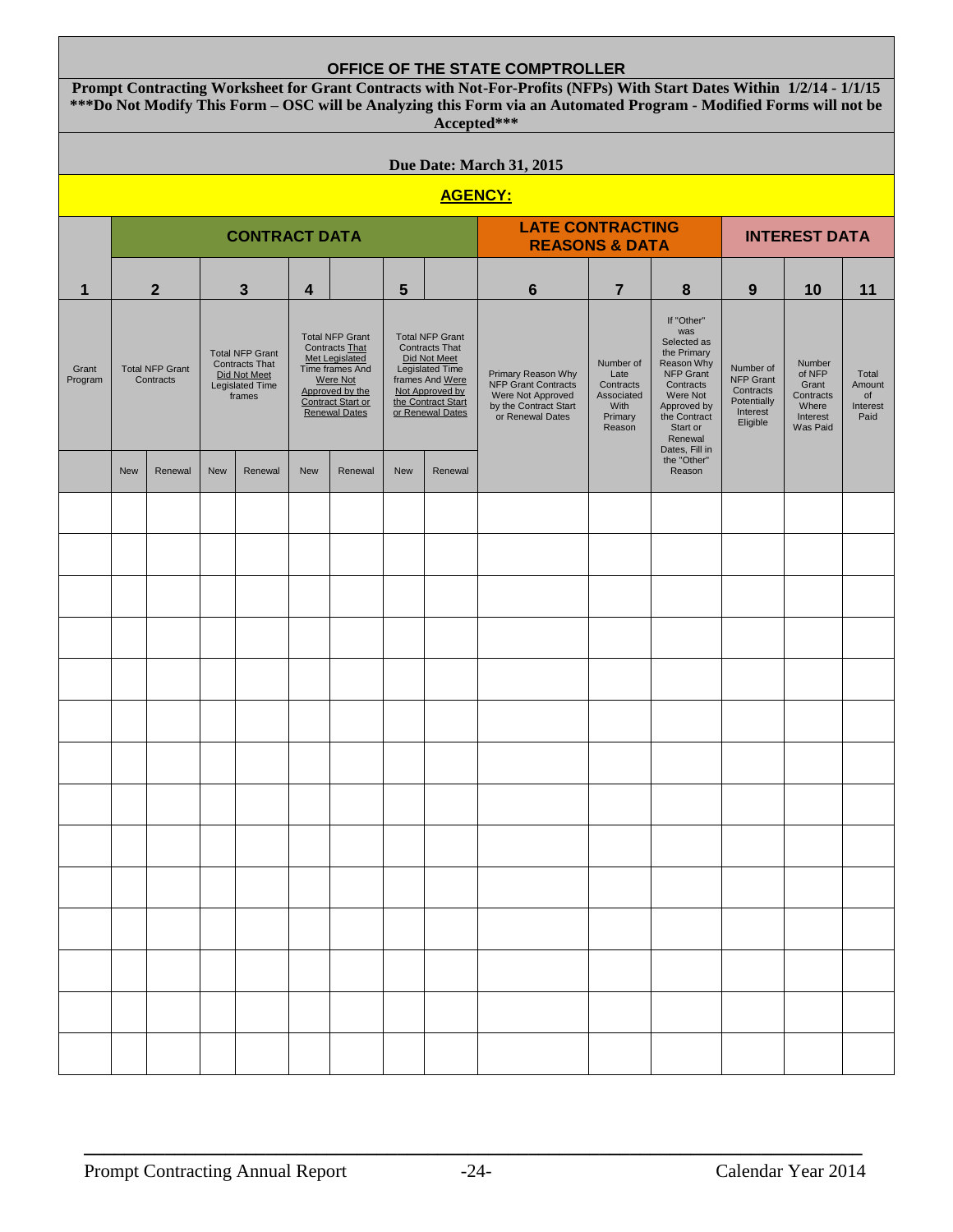### **Prompt Contracting Reporting Instructions Covering Not-For-Profit (NFP) Legislative Initiative Contracts with Start Dates of January 2, 2014 through January 1, 2015**

### **Due Date: March 31, 2015**

#### **Instructions for Completion**

For compliance and reporting purposes, this report should contain the following information by column:

| <b>Column 1</b> | Enter the total number of NFP Legislative Initiative Grant contracts that had start dates<br>of January 2, 2014 through January 1, 2015 and are subject to the Prompt Contracting<br>Law. Note: NFP Legislative Initiative Grant contracts are not renewable. |  |  |  |  |  |  |  |  |  |
|-----------------|---------------------------------------------------------------------------------------------------------------------------------------------------------------------------------------------------------------------------------------------------------------|--|--|--|--|--|--|--|--|--|
| <b>Column 2</b> | Enter the total number of NFP Legislative Initiative Grant contracts that did not meet<br>the legislated time frame, 150 days from the date the State agency received legislative<br>notification of award. <sup>4</sup>                                      |  |  |  |  |  |  |  |  |  |
| <b>Column 3</b> | Enter the total number of NFP Legislative Initiative Grant contracts that met the<br>legislated time frame and were not approved by the contract start date.                                                                                                  |  |  |  |  |  |  |  |  |  |
| <b>Column 4</b> | Enter the total number of NFP Legislative Initiative Grant contracts that did not meet<br>the legislated time frame and were not approved by the contract start date.                                                                                         |  |  |  |  |  |  |  |  |  |
| <b>Column 5</b> | Choose the primary reason why NFP Legislative Grant contracts were not approved by<br>the start date. Choose from below the most prevalent reason contracts were late.                                                                                        |  |  |  |  |  |  |  |  |  |
|                 | Contract documents not returned by NFP organizations in a timely manner.<br>➤                                                                                                                                                                                 |  |  |  |  |  |  |  |  |  |
|                 | Agency processing delays due to internal or external circumstances.                                                                                                                                                                                           |  |  |  |  |  |  |  |  |  |
|                 | $\triangleright$ Prompt Contracting Law time frame requirements do not provide adequate<br>time for agency procurement process.                                                                                                                               |  |  |  |  |  |  |  |  |  |
|                 | $\triangleright$ Other, please see Column 7.                                                                                                                                                                                                                  |  |  |  |  |  |  |  |  |  |
| Column 6        | Enter the number of NFP Legislative Initiative Grant contracts that were represented<br>by the primary reason in Column 5.                                                                                                                                    |  |  |  |  |  |  |  |  |  |
| <b>Column 7</b> | Enter by Grant contracts (when "Other" was selected in Column 5) the specific reason<br>why NFP contracts were not approved by the start date.                                                                                                                |  |  |  |  |  |  |  |  |  |

 $\overline{a}$ 

<sup>4</sup> Refer to the Guide to Financial Operations (GFO) for detailed information on time frames for NFP Legislative Initiative Grant contracts (GFO Chapter XI, Section 4A).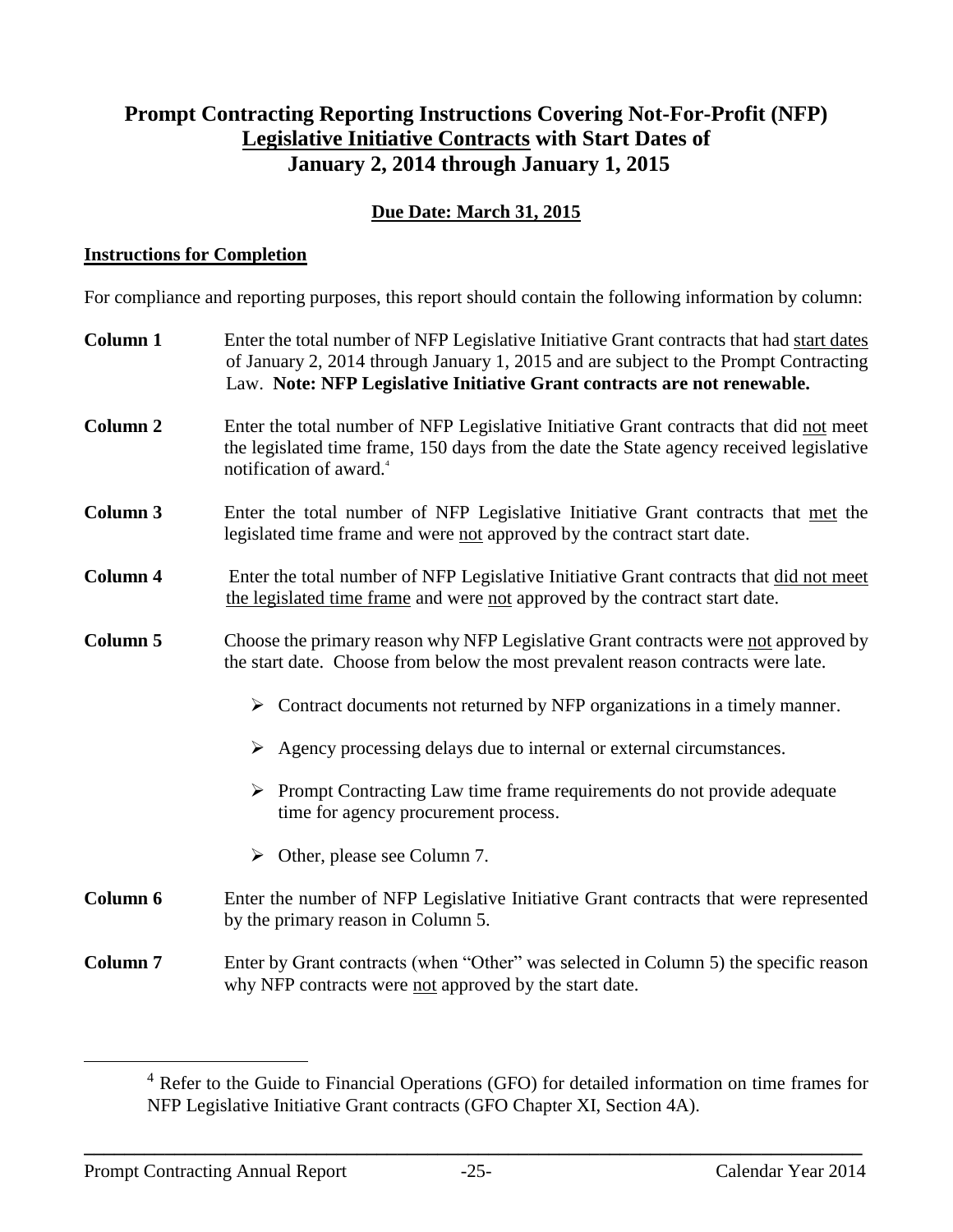| <b>Column 8</b>  | Enter the number of NFP Legislative Initiative Grant contracts that are potentially<br>interest-eligible (contracts that were not executed before the start date and any missed<br>payment was made more than 30 days after it was due). |  |  |  |  |  |
|------------------|------------------------------------------------------------------------------------------------------------------------------------------------------------------------------------------------------------------------------------------|--|--|--|--|--|
| Column 9         | Enter the number of potentially interest-eligible NFP Legislative Initiative Grant<br>contracts (Column 8) for which interest was paid.                                                                                                  |  |  |  |  |  |
| <b>Column 10</b> | Enter the total dollar amount of paid interest for the NFP Legislative Initiative Grant<br>contracts noted in Column 9.                                                                                                                  |  |  |  |  |  |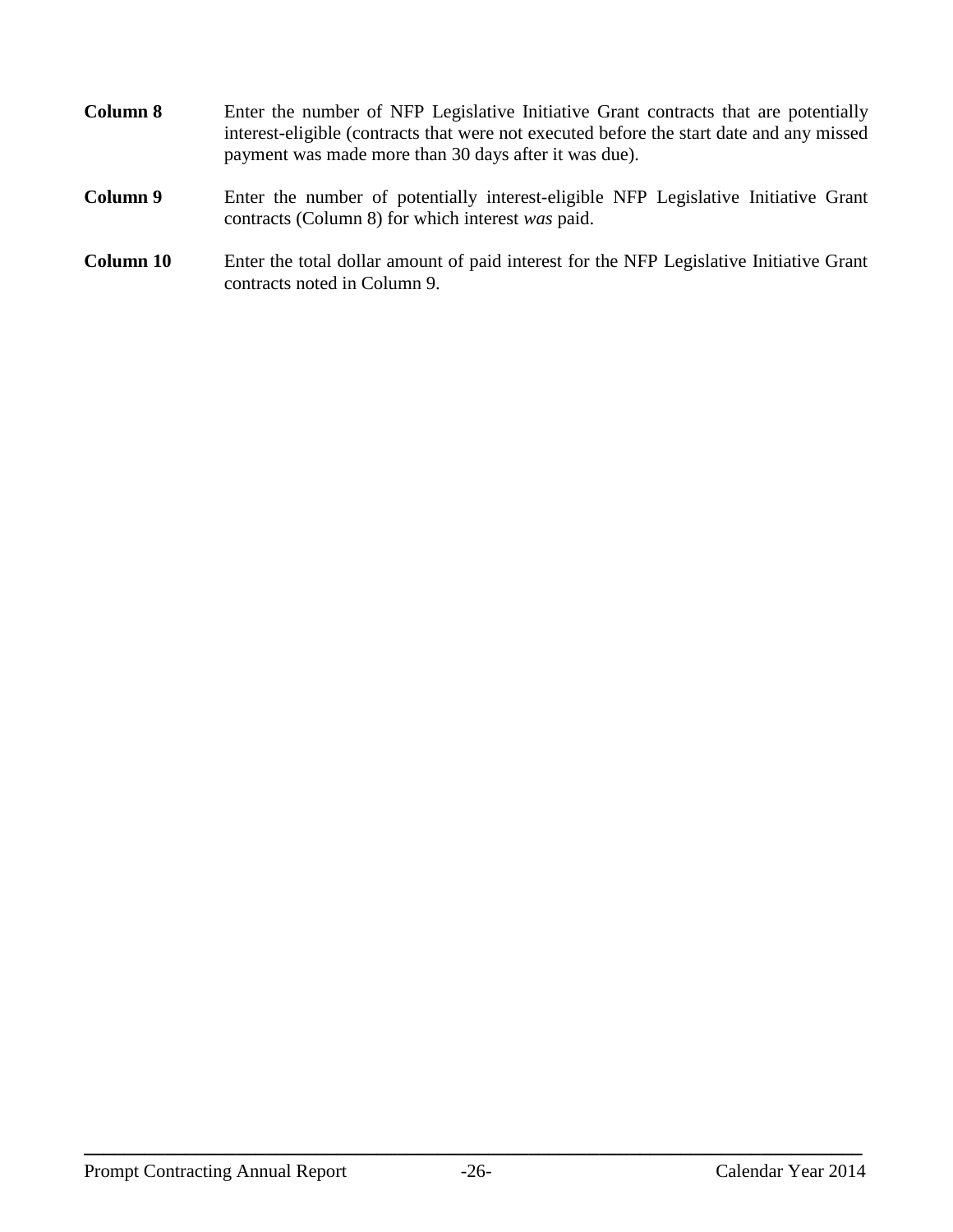| <b>OFFICE OF THE STATE COMPTROLLER</b>                                                                                                                                                                                                                                        |                                                                                                                     |                                                                                                                                                                        |                                                                                                                                                                                     |                                                                                                                                                        |                                                                      |                                                                                                                                                                                                                  |                                                                                                          |                                                                                                           |                                           |  |  |
|-------------------------------------------------------------------------------------------------------------------------------------------------------------------------------------------------------------------------------------------------------------------------------|---------------------------------------------------------------------------------------------------------------------|------------------------------------------------------------------------------------------------------------------------------------------------------------------------|-------------------------------------------------------------------------------------------------------------------------------------------------------------------------------------|--------------------------------------------------------------------------------------------------------------------------------------------------------|----------------------------------------------------------------------|------------------------------------------------------------------------------------------------------------------------------------------------------------------------------------------------------------------|----------------------------------------------------------------------------------------------------------|-----------------------------------------------------------------------------------------------------------|-------------------------------------------|--|--|
| Prompt Contracting Worksheet for Legislative Initiative Grant Contracts with Not-For-Profits (NFPs) With Start Dates Within 1/2/14 - 1/1/15<br>***Do Not Modify This Form – OSC will be Analyzing this Form via an Automated Program - Modified Forms will not be Accepted*** |                                                                                                                     |                                                                                                                                                                        |                                                                                                                                                                                     |                                                                                                                                                        |                                                                      |                                                                                                                                                                                                                  |                                                                                                          |                                                                                                           |                                           |  |  |
| <b>Due Date: March 31, 2015</b>                                                                                                                                                                                                                                               |                                                                                                                     |                                                                                                                                                                        |                                                                                                                                                                                     |                                                                                                                                                        |                                                                      |                                                                                                                                                                                                                  |                                                                                                          |                                                                                                           |                                           |  |  |
| <b>AGENCY:</b>                                                                                                                                                                                                                                                                |                                                                                                                     |                                                                                                                                                                        |                                                                                                                                                                                     |                                                                                                                                                        |                                                                      |                                                                                                                                                                                                                  |                                                                                                          |                                                                                                           |                                           |  |  |
| <b>CONTRACT DATA</b>                                                                                                                                                                                                                                                          |                                                                                                                     |                                                                                                                                                                        |                                                                                                                                                                                     | <b>LATE CONTRACTING REASONS &amp; DATA</b>                                                                                                             |                                                                      |                                                                                                                                                                                                                  | <b>INTEREST DATA</b>                                                                                     |                                                                                                           |                                           |  |  |
|                                                                                                                                                                                                                                                                               | $\overline{2}$                                                                                                      | 3                                                                                                                                                                      | 4                                                                                                                                                                                   | 5                                                                                                                                                      | 6                                                                    | $\overline{7}$                                                                                                                                                                                                   | 8                                                                                                        | 9                                                                                                         | 10                                        |  |  |
| <b>Total NFP</b><br>Legislative<br>Initiative<br>Grant<br>Contracts<br>(Note:<br>Legislative<br>Initiative<br><b>NFP Grant</b><br>Contracts<br>do not get<br>Renewed)                                                                                                         | <b>Total NFP</b><br>Legislative<br>Initiative<br><b>Contracts That</b><br>Did Not Meet<br>Legislated<br>Time frames | <b>Total NFP</b><br>Legislative Initiative<br><b>Contracts That Met</b><br><b>Legislated Time</b><br>frames And Were<br>Not Approved by<br>the Contract Start<br>Dates | <b>Total NFP Legislative</b><br><b>Initiative Contracts</b><br>That Did Not Meet<br><b>Legislated Time</b><br>frames And Were Not<br>Approved by the<br><b>Contract Start Dates</b> | <b>Primary Reason</b><br>Why NFP<br>Legislative<br><b>Initiative Contracts</b><br>Were Not<br>Approved by the<br><b>Contract Start</b><br><b>Dates</b> | Number of Late<br><b>Contracts Associated</b><br>With Primary Reason | If "Other" was<br>Selected as the<br><b>Primary Reason</b><br>Why NFP<br>Legislative Initiative<br><b>Contracts Were Not</b><br>Approved by the<br><b>Contract Start</b><br>Dates. Fill in the<br>"Other" Reason | Number of<br><b>NFP</b><br>Legislative<br>Initiative<br>Contracts<br>Potentially<br>Interest<br>Eligible | Number of<br><b>NFP</b><br>Legislative<br>Initiative<br>Contracts<br>Where<br><b>Interest Was</b><br>Paid | Total<br>Amount<br>of<br>Interest<br>Paid |  |  |
|                                                                                                                                                                                                                                                                               |                                                                                                                     |                                                                                                                                                                        |                                                                                                                                                                                     |                                                                                                                                                        |                                                                      |                                                                                                                                                                                                                  |                                                                                                          |                                                                                                           |                                           |  |  |
| $\bf{0}$                                                                                                                                                                                                                                                                      | $\bf{0}$                                                                                                            | $\bf{0}$                                                                                                                                                               | $\bf{0}$                                                                                                                                                                            |                                                                                                                                                        | $\bf{0}$                                                             |                                                                                                                                                                                                                  | $\bf{0}$                                                                                                 | $\bf{0}$                                                                                                  | \$0.00                                    |  |  |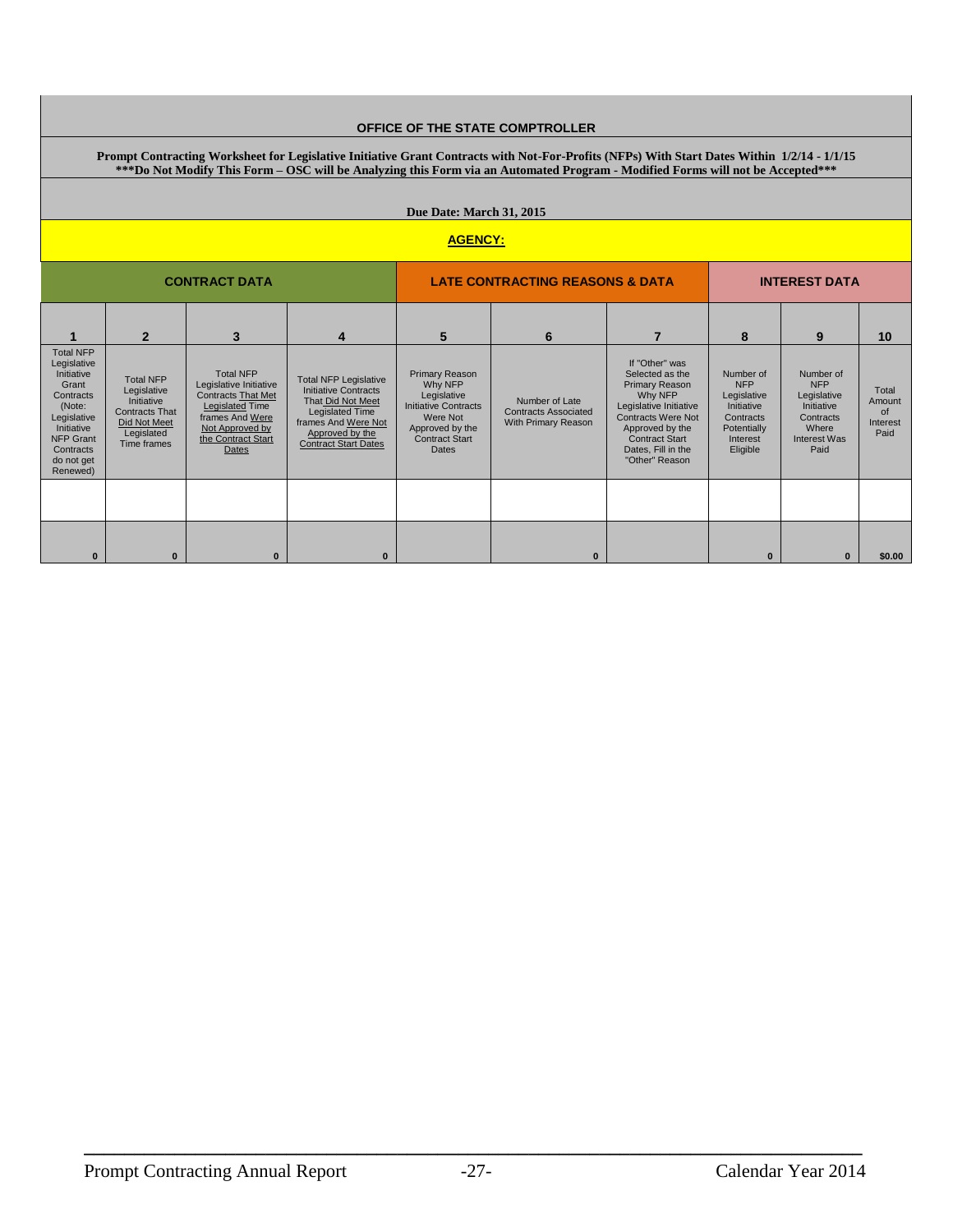# **Appendix C**

### <span id="page-31-0"></span>**Prompt Contracting Law Time Frame and Reporting Requirements**

#### **Prompt Contracting Law Time Frame Requirements**

The Prompt Contracting Law requires State agencies to execute grant contracts with NFPs and to obtain OAG and OSC approval, if required, within specific time frames.

- $\triangleright$  The time frame for execution of new competitive grant contracts is 150 days from the latest State appropriation of funds date (usually the date the State budget is enacted), with 30 additional days for approval by OAG and OSC. A State agency has a total of 180 days to fully execute an NFP grant contract resulting from a competitive process.
- $\triangleright$  The time frame for execution of new noncompetitive grant contracts (such as legislative initiatives) and federally funded grant contracts is 120 days from the date the NFP is identified to the State agency or from the receipt date of the federal grant notification award, with an additional 30 days for approval by OAG and OSC. Thus, a State agency has a total of 150 days to fully execute a noncompetitive NFP grant contract.
- $\triangleright$  Renewal grant contracts must be fully executed by the beginning of the new contract period.

#### **Reporting Requirement**

In accordance with the Official Compilation of Codes, Rules and Regulations of the State of New York, Title 2 – Audit and Control, Chapter 1, Section 22.9(d), and in accordance with Article XI-B of the State Finance Law as amended by Chapter 292 of the Laws of 2007, State agencies are required to report on programs affected by the provisions of the Prompt Contracting Law for the preceding 12-month period. State agencies are required to submit their reports on the following information to OSC by March  $31<sup>st</sup>$  of each year:

- $\triangleright$  The number of grant programs subject to State Finance Law, Article XI-B;
- $\triangleright$  The ability of State agencies to meet time frames for the execution of NFP grant contracts under State Finance Law, Article XI-B (180 or 150 days);
- $\triangleright$  The number of new and renewal NFP grant contracts both complying and failing to comply with time frames under the law;
- $\triangleright$  The number of NFP grant contracts on which interest was paid;
- $\triangleright$  The amount of interest paid by each State agency; and
- $\triangleright$  Any other relevant information regarding the implementation of prompt contracting and payments affecting NFPs.